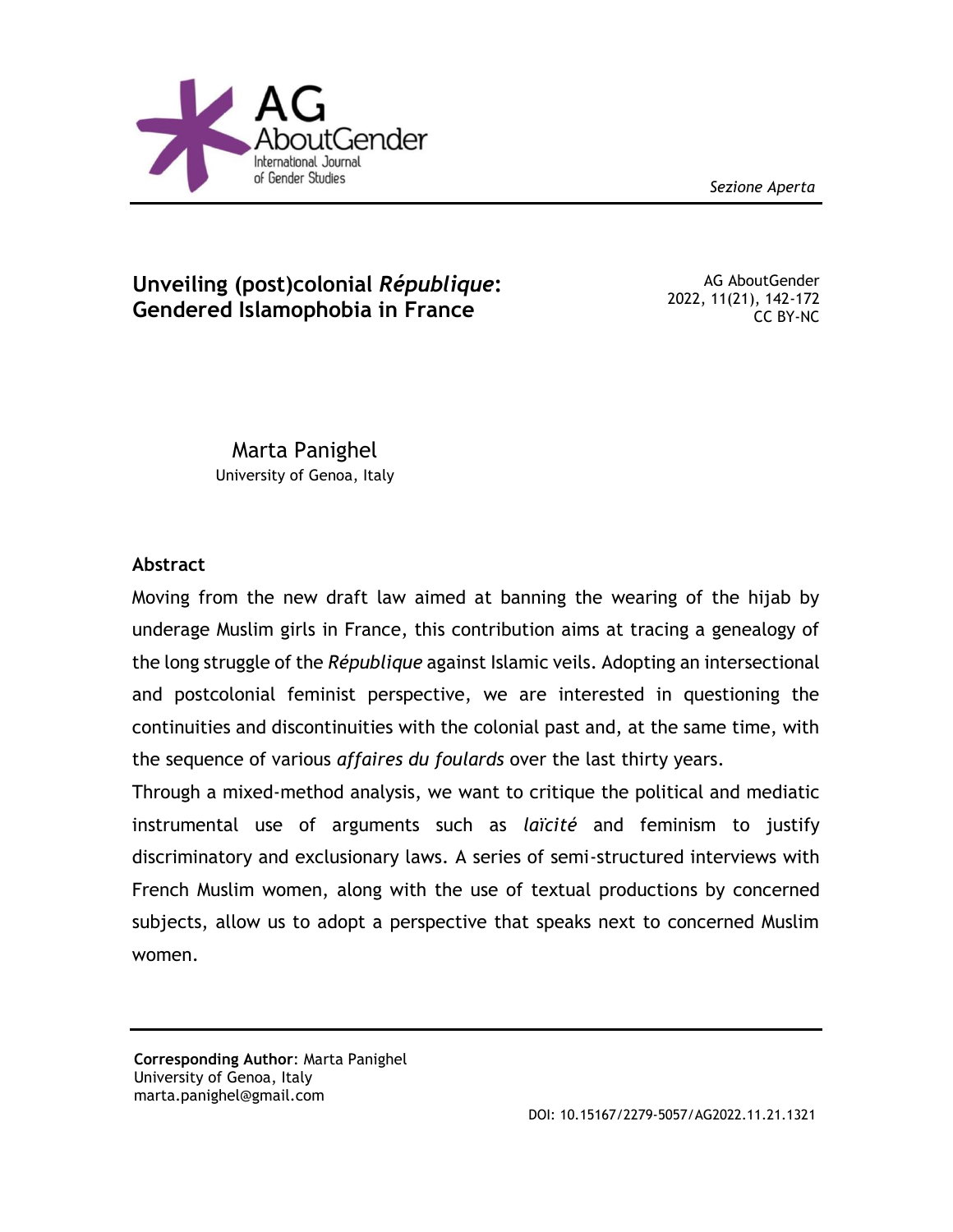**Keywords**: Islamic veil ban, French Muslim women, gendered islamophobia, postcolonial critique, intersectionality.

### **1.Introduction**

 $\overline{a}$ 

To explain how escalation of gender violence works, Italian Women's shelters often use the metaphor of the boiled frog into a pot: none of us would tolerate a punch in the face on a first date. But if the water temperature in the pot slowly rises, even before we realize we have no way out, we would also have time to enjoy the cuddly warmth. If European Union is witnessing nowadays measures aimed at directly sanctioning a religion for the very fact of being such, without any authoritative voice being raised up, it is because the situation is the same one of the poor little frog.

Since 1989, France has been the scene of a succession of laws aimed at restricting, sanctioning, and banning the use of the veil<sup>1</sup> in public space: *hijabs* in schools, full veils in public space, *burkini* on beaches. In 2021, a law could become effective<sup>2</sup>, prohibiting underage Muslim girls from wearing the veil at any time throughout the country. The argument would be to prohibit "the wearing by minors of any dress or garment that would signify the inferiority of women over men"<sup>3</sup>.

Over the last thirty years, several studies have been produced about the so called *affaire du foulard* (the scarf affair) and its political and sociological consequences: so why do we have to deal with veils once more? According to the

<sup>1</sup> For practical reasons – knowing that there are many differences between veil's types according to traditions, contexts, social classes etc. – I will use the terms *veil* or *foulard* to refer to *headscarf/hijab*, namely the veil that covers head and neck exposing the face; I will use the term *full veil* to refer to *niqab*, *burqa* or other form of veil covering the face.

<sup>2</sup> It was already approved by the Senate, but it is still waiting to be passed by the *Assemblée Nationale*.

<sup>&</sup>lt;sup>3</sup> See [http://www.senat.fr/amendements/2020-2021/455/Amdt\\_146.html.](http://www.senat.fr/amendements/2020-2021/455/Amdt_146.html) All the links in this article have been verified last time in May, the 28<sup>th</sup>, 2021. All the translation from French to English in the text were done by the author.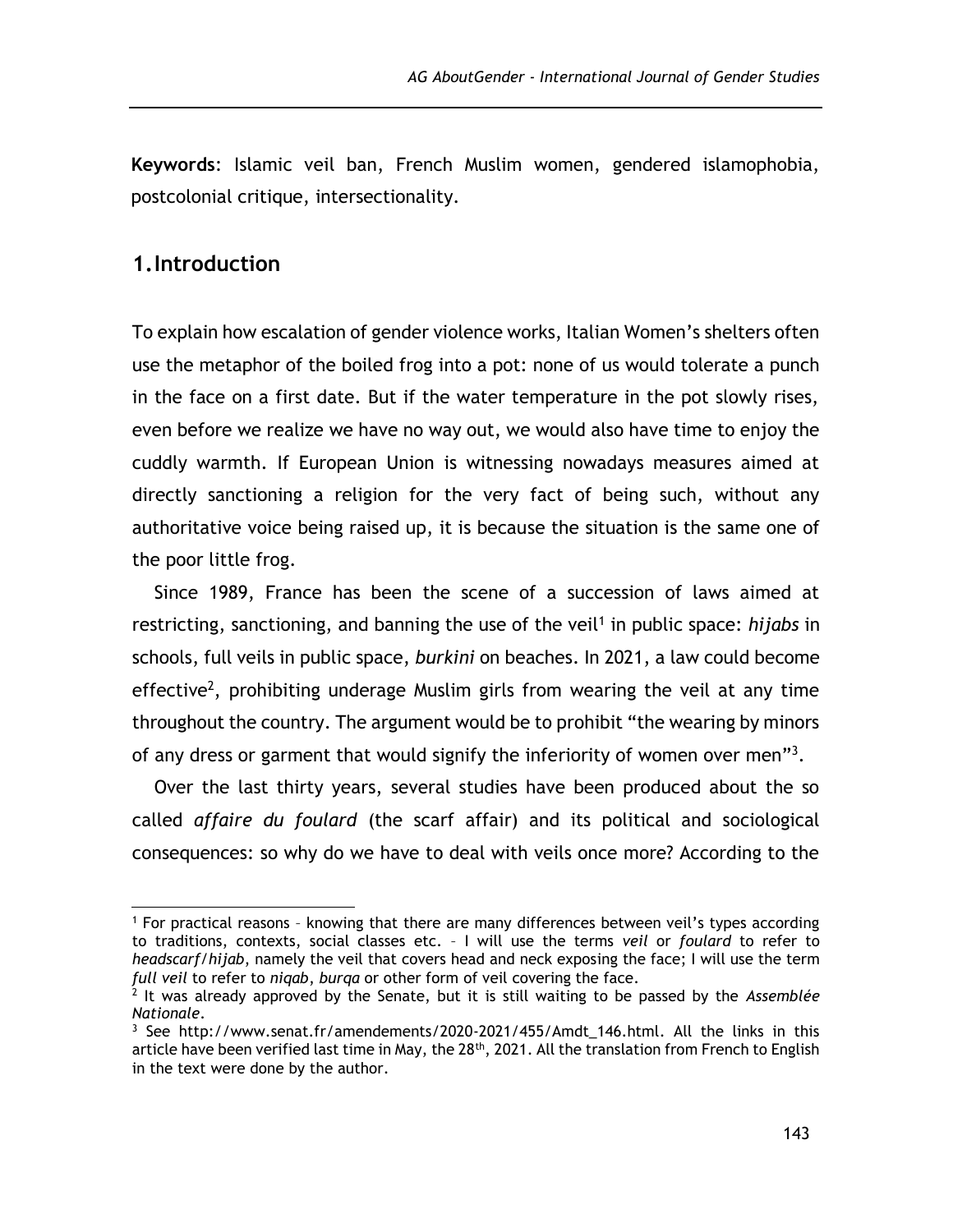Turkish sociologist Meyda Yeğenoğlu (1988, 40), the veil "has no privilege […] as an object of study but it can be a tool to investigate the complexity of postcolonial implications". This implies, on the one hand, that analysis looking for different meanings of the veil among Muslim women – although they are relevant to mutual understanding within contemporary multicultural societies – have been criticized as reproducing the orientalist obsessions of unveiling (*Ibidem*). On the other hand, as stated by Joan W. Scott (2007, 88-89) "despite recent attempts to efface it, the legacy of colonialism persists […], its traces are visible today in debates about the status of 'immigrant' Arab/Muslim populations". The French narratives and the laws concerning the veils are, indeed, a "symptomatic moment of crisis" (Delphy 2008, 140) of the much claimed Republican universalism (Ghumkhor 2020). Moving from the new draft law, this contribution aims at tracing a genealogy of the long struggle of the *République* against Islamic veils. Looking at this story diachronically allows us to understand that the one being discussed right now (spring 2021) is just the latest in a long line of other measures.

\_\_\_\_\_\_\_\_\_\_\_\_\_\_\_\_\_\_\_\_\_\_\_\_\_\_\_\_\_\_\_\_\_\_\_\_\_\_\_\_\_\_\_\_\_\_\_\_\_\_\_\_\_\_\_\_\_\_\_\_\_\_\_\_\_\_\_\_\_\_\_\_\_\_\_\_\_\_\_\_\_\_\_\_\_\_\_\_

This contribution, through a mixed-method analysis, therefore, proposes a case study which, by analyzing the question of the veil in France, seeks to investigate the ways in which Orientalism (Said 1978) is reproduced in contemporary discourses against *les issue.e.s de l'immigration coloniale* (people with an immigrant background). In this sense, the study adopts an intersectional and postcolonial perspective. For that reason, it is fundamental to name race as "social construct" (Bernacchi 2018, 34): in doing so, the aim is certainly not to affirm the existence of biologic races. On the contrary, according to the analysis of Black, Chicana, postcolonial and decolonial feminists, this contribution aims to demonstrate how the social construct named 'race' acts as a control mechanism, producing social exclusion (Naseem and Adnan 2019). In that regard, studying the *affaire du foulard* from the standpoint of Muslim French women is an excellent way to deconstruct the essentialist and dichotomic paradigm othering Islam.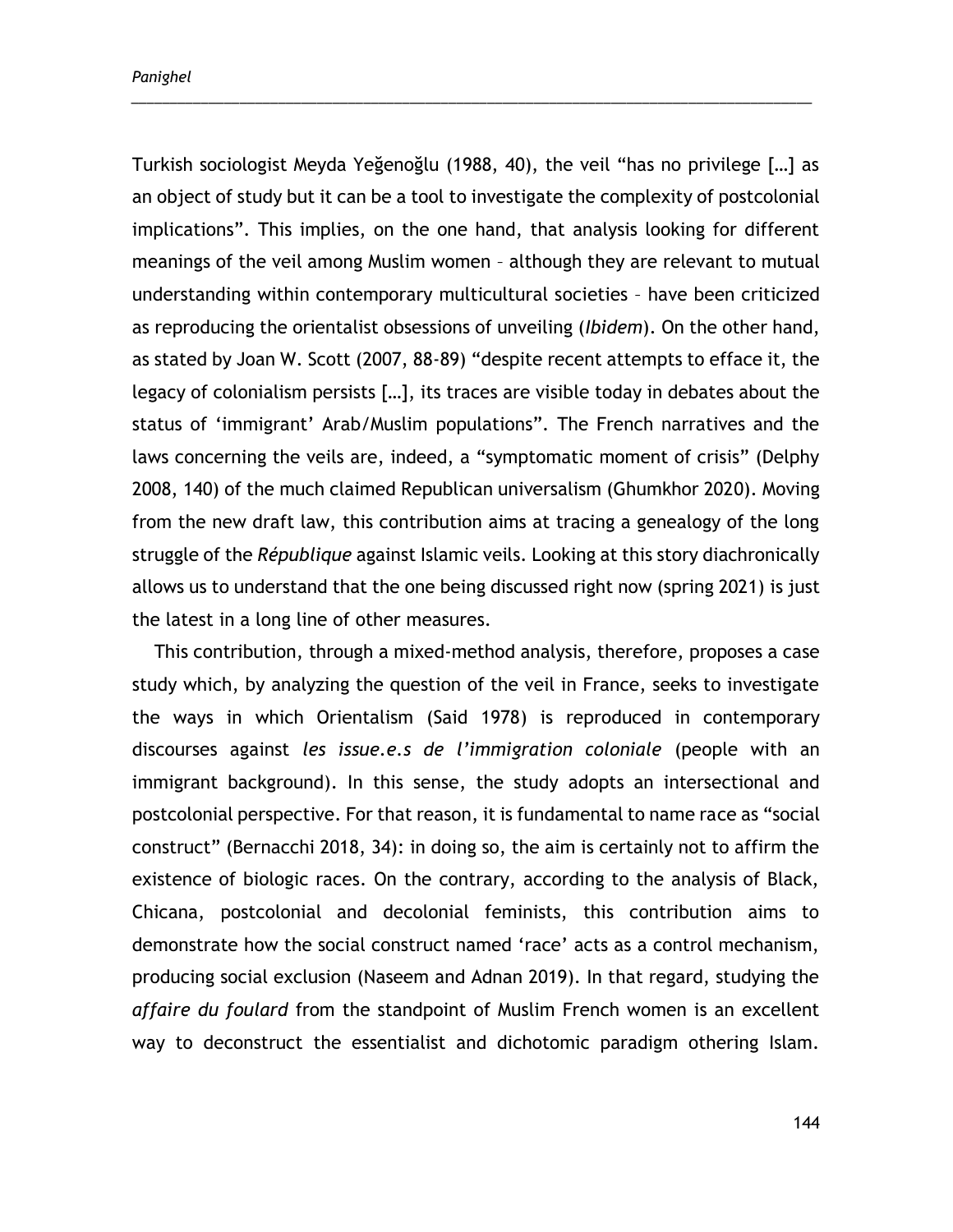Therefore, a series of semi-structured interviews with French Muslim women<sup>4</sup>, along with the use of textual productions of concerned subjects<sup>5</sup>, will allow us to adopt a perspective that speaks next to concerned Muslim women, and not in their place.

## **2. Writing a history of French postcolonial veils**

As regarding sources and methodologies, this section will present the main resources employed to develop this research and the qualitative analysis undertaken. In the first place, I conducted an exploratory analysis to frame the phenomenon, crossing different data sources: institutional sources, such as laws and documents from the *Conseil d'État* (State Council); media sources, such as newspapers, newscasts from the *Institut National de l'Audio Visuel* and documentaries; academic and political production of French concerned subjects. Subsequently, an empirical analysis was carried out by conducting a series of indepth interviews with a group of Muslim women defining themselves as feminists or as women's rights activists. I chose to adopt a research's standpoint focusing on Muslim women's political engagement (Joly and Wadia 2017), due to the epistemological intention of considering French Muslim women as autonomous political subjects (Benhadjoudja 2015), acting independently from the discourses produced *about* them (Abu-Lughod 2001).

The selection of people to be interviewed, at the beginning, has faced several problems: I had to face great difficulties to meet Muslim French women defining themselves as feminists or as women's rights activists. In accepting silence as a fact of the research, I wondered about the reasons that caused it, starting from

<sup>4</sup> All the interviews in the article were conducted in Paris and the surrounding *banlieues* between September 2015 and December 2016.

<sup>5</sup> By concerned subject I mean women of color, women with an immigrant background, and Muslim feminists.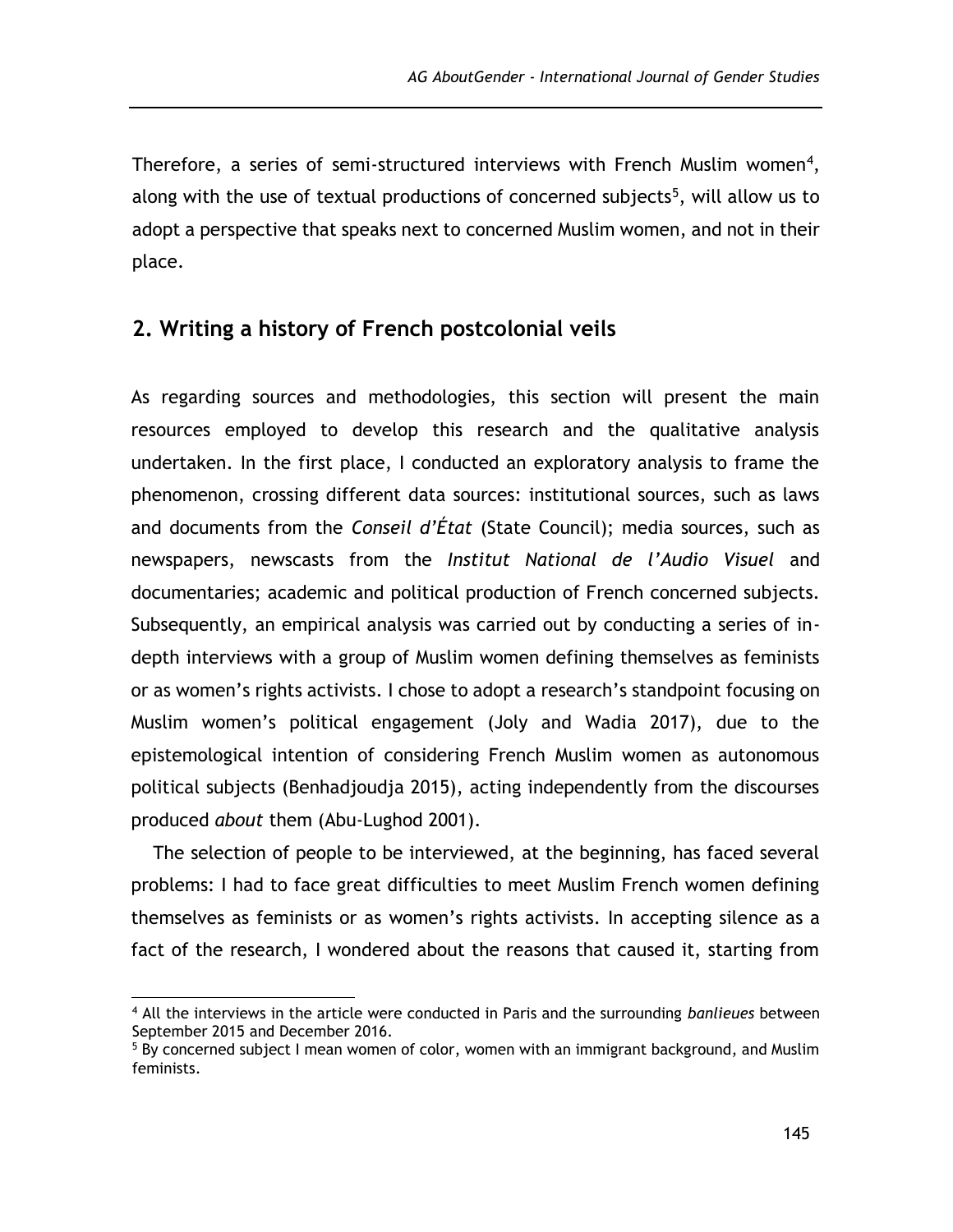*Panighel*

 $\overline{a}$ 

the question posed by Anna Sheftel e Stacey Zembrzycki (2016, 354): "why should people in vulnerable positions participate in a project which did nothing to improve their actual lives?"<sup>6</sup> .

\_\_\_\_\_\_\_\_\_\_\_\_\_\_\_\_\_\_\_\_\_\_\_\_\_\_\_\_\_\_\_\_\_\_\_\_\_\_\_\_\_\_\_\_\_\_\_\_\_\_\_\_\_\_\_\_\_\_\_\_\_\_\_\_\_\_\_\_\_\_\_\_\_\_\_\_\_\_\_\_\_\_\_\_\_\_\_\_

Among the main reasons for this silence, there was the ambiguity and controversy about the definition of 'feminism'. On the one hand, some Muslim women were reluctant to define themselves as 'feminists' since the term was sometimes perceived as an indicator of western and colonial attitudes. The interference by some English and French feminists<sup>7</sup> in the processes of colonization was so widespread that it has been defined as "colonial feminism" (Ahmed 1992, 151), meaning the use of feminism "against other cultures in the service of colonialism" (*Ibidem*). On the other hand, this same attitude is reproduced nowadays in what Françoise Vergès (2019, 12) refers to as "civilisational feminism". Indeed, the notion of 'feminism' has been exploited in French political discourse, to exclude and stigmatize women with an immigrant background (Delphy 2008) as we will see throughout the article. Institutional feminists, claiming to want to free Muslim women from veil's oppression, embodied a paternalistic attitude, not listening to the demands of Muslim and secular women's movements that claimed a plurality of emancipation's ways (Ali 2012)<sup>8</sup>.

Finally, I managed to meet and interview seven women politically involved in different contexts, mostly *issues de l'immigration coloniale et postcoloniale*, between 23 and 74 years old, all living in Paris or in the *banlieue*. Five of these women are Muslim with an immigrant background, one is a native white French woman who has been converted to Islam for thirteen years; one of them is an

<sup>&</sup>lt;sup>6</sup> This vulnerability was related to feeling constantly under attack especially in media discourse, but also to the fact that the Charlie Hebdo (January 2015) and Bataclan (November 2015) attacks had just happened when the interviews took place. See Joly and Wadia (2017) about the backlash against Muslim communities in Europe after Islamic terrorist attacks in the West.

 $<sup>7</sup>$  The case of Italian colonial feminists, which remains little explored, is also significant. See Papa</sup> (2009).

<sup>&</sup>lt;sup>8</sup> For further discussion on Islamic feminism, see Wadud (1999), Mernissi (2000), Pepicelli (2010), Iannucci (2013) and Scudieri (2013).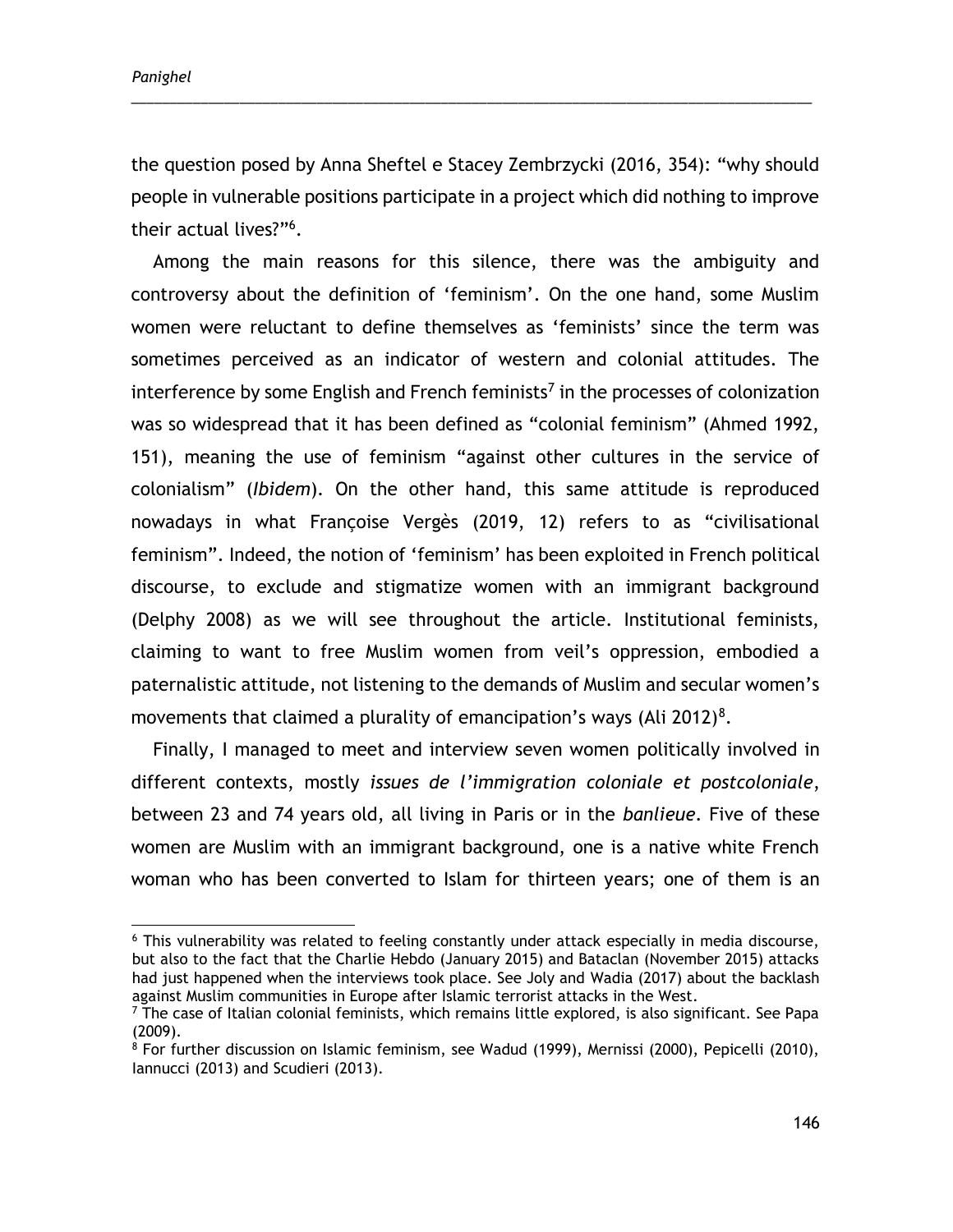atheist but she was born into a Muslim family. Three of them are students, three are employees and one is a former teacher in retirement. Not all of them are veiled, since the fact of being veiled was not a prerequisite for being interviewed: the discourses about the veil, in fact, created imaginaries that affected both Muslim women and non-believing women, assigned as Muslim only because of their immigrant background. With all of them, I have carried out in-depth interviews, with a semi-structured approach.

## **3.** *Islamo-gauchisme***: the battle of standpoints**

According to the Italian Islamic scholar Anna Vanzan "women are the thermometer to measure the level of civilization reached by a people" (2006, 45). The neoorientalist obsession with the veil and women's bodies (Yeğenoğlu 1998), in fact, often overshadows other equally important issues. The amendment that would include a ban on the wearing of headscarves by underage Muslim girls in France, in fact, is part of the more general *Loi confortant les principes de la République* (also known as the law against separatism), which is currently being debated in French Parliament. The law would establish several measures to tackle 'radical Islam', including increased control of Muslim associations, which would be prohibited from "holding speeches contrary to the Republic"<sup>9</sup>; such associations would also have to sign a "contract of republican commitment", otherwise they would lose credibility and be accused of Islamic fundamentalism<sup>10</sup>. The other sections concern education at home and in private schools, as well as controls and

 <sup>9</sup> See [https://www.assemblee-nationale.fr/dyn/15/textes/l15b4078\\_projet-loi](https://www.assemblee-nationale.fr/dyn/15/textes/l15b4078_projet-loi)*.* Several associations that in recent years have been involved in the fight against Islamophobia, including the CCIF (*Collectif Contre l'Islamophobie en France*), have already had to shut their doors under the pressure of Islamophobic attacks. <sup>10</sup> *Ibidem*.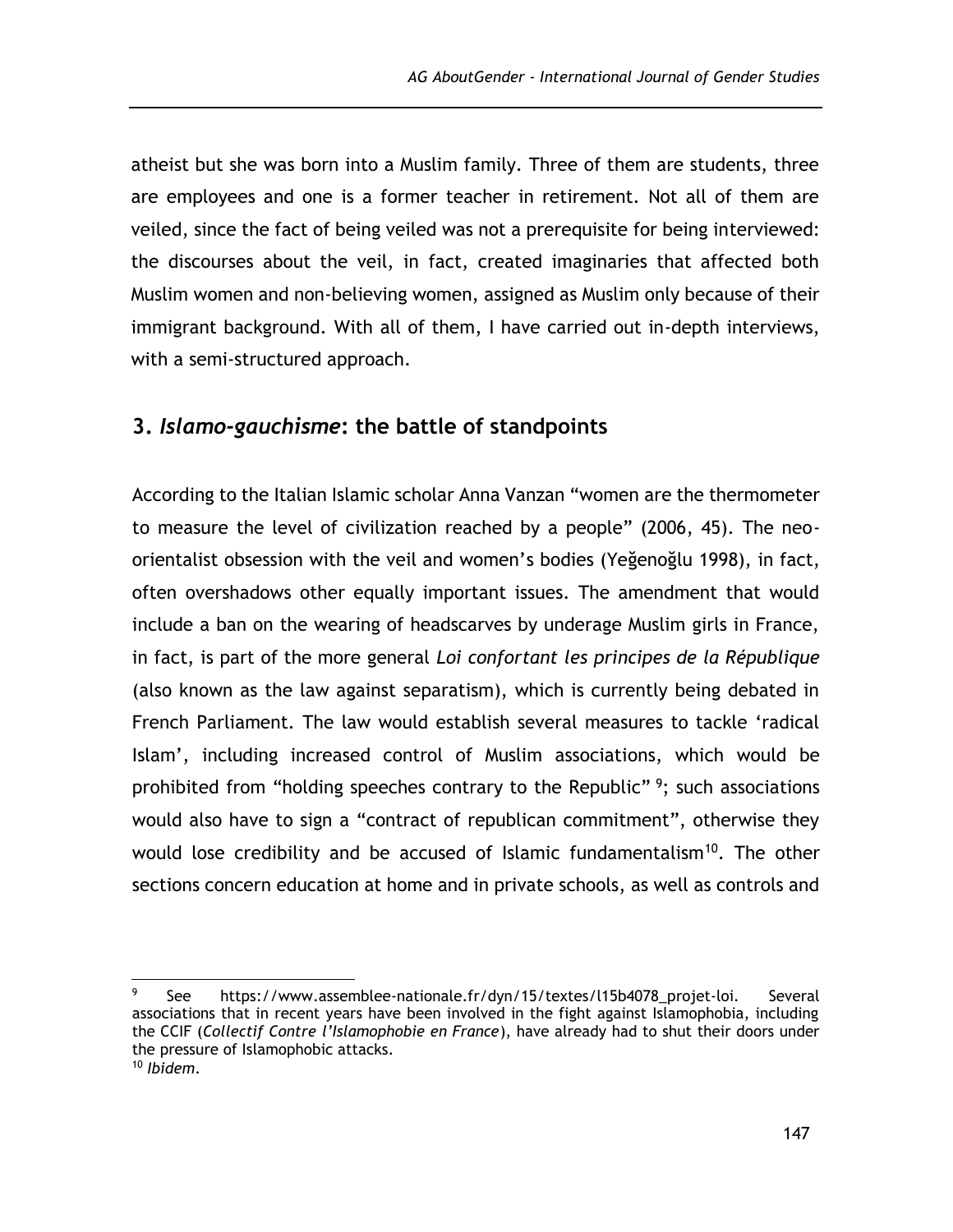$\overline{a}$ 

sanctions against virginity tests, polygamy, forced marriage and more generally against forms of psychological or physical pressure.

\_\_\_\_\_\_\_\_\_\_\_\_\_\_\_\_\_\_\_\_\_\_\_\_\_\_\_\_\_\_\_\_\_\_\_\_\_\_\_\_\_\_\_\_\_\_\_\_\_\_\_\_\_\_\_\_\_\_\_\_\_\_\_\_\_\_\_\_\_\_\_\_\_\_\_\_\_\_\_\_\_\_\_\_\_\_\_\_

The law, criticized by several international actors including Amnesty International<sup>11</sup>, in effect institutionalized good Muslim/bad Muslim rhetoric (Mamdani 2002; Maira 2009). In this respect, it is interesting to note two aspects: firstly, these barely veiled attacks on Islam are not organized by an openly racist government, as the Marine Le Pen *Rassemblement National*<sup>12</sup>. These attacks arise from the 'neither left nor right' government of President Macron and his party *La République En Marche!*, namely in response to the recent Islamist attacks in the country. This fact should provide an opportunity to reflect not only on the general shift to the right in European politics and on widespread populism, but also on the influence that the presence of a party like the *Front/Rassemblement National* in the French political spectrum for over forty years has had in legitimizing racist discourses and policies (Laxer 2018; Peker 2021). Secondly, it is also interesting to note that while French State is approving the most drastic measures against Islam ever seen in the hexagon, there is an ongoing attack – legitimized by the very same government – against critical race theory, decolonial, post-colonial and Islamic studies: namely, the critical studies questioning the behavior of the French republican State itself. The Minister of Higher Education, Research and Innovation Frédérique Vidal called the alleged *islamo-gauchiste* ideology a "cancer of society", which should be eradicated from university<sup>13</sup>.

According to the *Parti des Indigènes de la République*<sup>14</sup>, "Islamo-leftism is only the enemy's word to ward off the new resistances to the racist and liberal order"<sup>15</sup>.

<sup>11</sup> See [https://www.amnesty.org/en/documents/eur21/3912/2021/fr/.](https://www.amnesty.org/en/documents/eur21/3912/2021/fr/)

<sup>12</sup> New nomination since 2018 of the former *Front National* party.

<sup>13</sup> See [https://www.cnews.fr/videos/france/2021-02-16/frederique-vidal-lance-une-enquete-sur](https://www.cnews.fr/videos/france/2021-02-16/frederique-vidal-lance-une-enquete-sur-lislamo-gauchisme-luniversite)[lislamo-gauchisme-luniversite.](https://www.cnews.fr/videos/france/2021-02-16/frederique-vidal-lance-une-enquete-sur-lislamo-gauchisme-luniversite)

<sup>14</sup> A movement formed in 2005 that declares to be based on the history of anti-colonial emancipation struggles.

<sup>15</sup> See [https://qgdecolonial.fr/2021/02/19/islamo-gauchistes-de-toutes-les-universites-unissez](https://qgdecolonial.fr/2021/02/19/islamo-gauchistes-de-toutes-les-universites-unissez-vous/#_ftnref4)[vous/#\\_ftnref4.](https://qgdecolonial.fr/2021/02/19/islamo-gauchistes-de-toutes-les-universites-unissez-vous/#_ftnref4)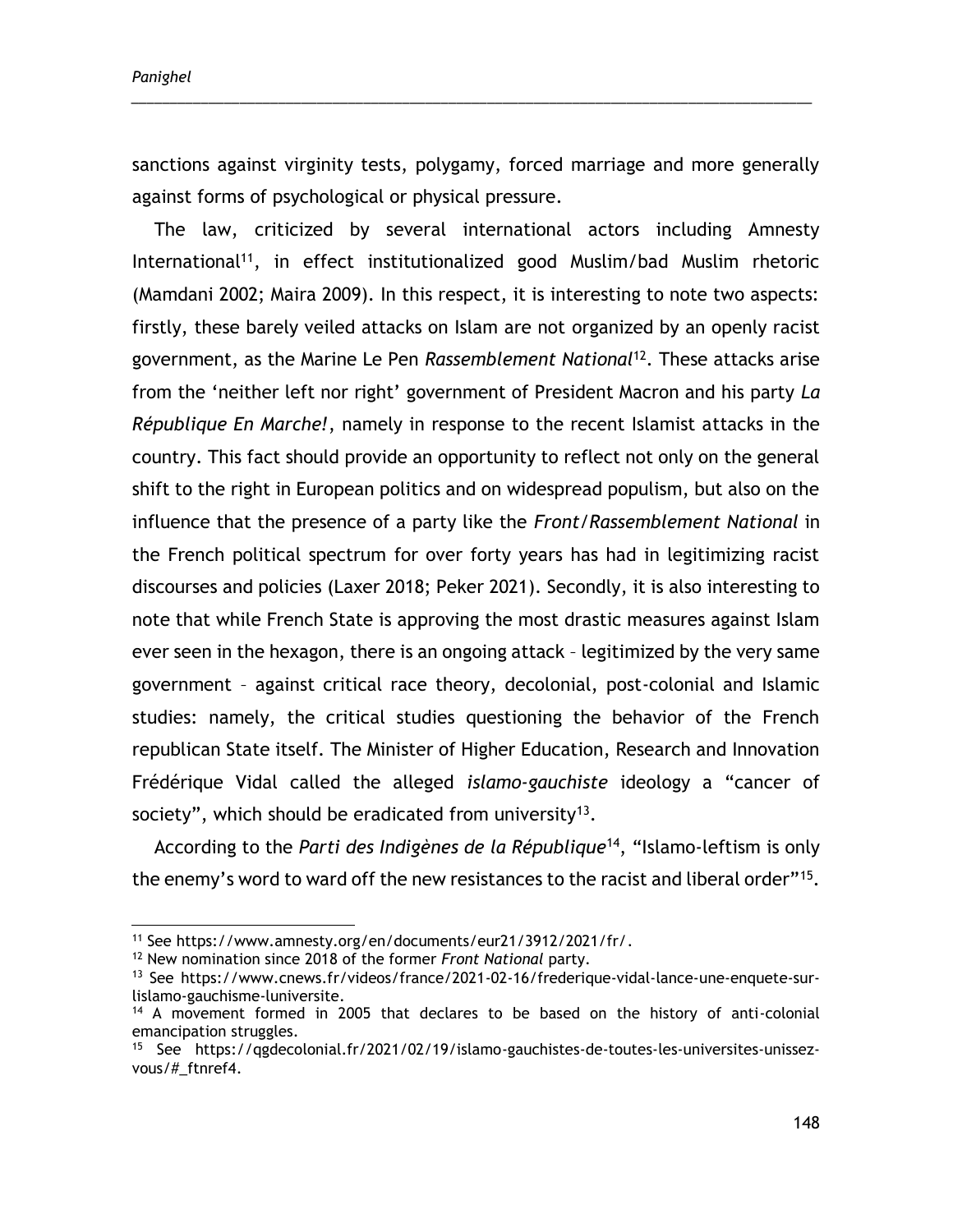The CNRS (*Centre National de la Recherche Scientifique*), which the Minister had asked to investigate the spread of *islamo-gauchiste* theories in academia, claimed that the expression has no scientific validity<sup>16</sup>. More than 600 university professors and researchers signed an appeal published in the newspaper *Le Monde* denouncing the "witch-hunt" being carried out; moreover, expressing concern at the "threat of intellectual repression", they called for Vidal's resignation $17$ .

Without denying the importance of a rigorous methodological procedure to ensure the scientific validity of our works, as a researcher myself, I believe that *standpoint theory* is a practice which, thanks to the work of women of color and feminists (Mohanty 1984; Haraway 1988), should be increasingly prominent in social sciences. It is crucial for the author to refer to their own subjectivity and to take it into account when carrying out their research, precisely to distance themselves from the illusion of the neutral subject or, as stated by Spivak (1999, 248), of a "concealed subject pretended it had no geo-political determinations".

As a researcher, the multiple identities that I experience (white, middle class, with citizenship, queer, feminist) do not disappear simply because I stand behind a computer; just as I could be accused by some of *islamo-gauchisme*, I could also risk appropriating and distorting knowledge produced not to advance my academic career as to radically change a society that in various ways gives me a privileged role. I am trying in various ways to cope with these contradictions in my research: certainly autoethnography (Queirolo Palmas and Stagi 2017) is a very useful tool, as it is standing beside (Djebar 1980) the intellectual work and political activism of French Muslim women, to pursue the work of deconstruction and decolonization of a public, academic but also militant discourse that at the same time essentializes Islam and feminism (Ali and Tersigni 2009).

<sup>16</sup> See [https://www.lemonde.fr/education/article/2021/02/17/islamo-gauchisme-lecnrs](https://www.lemonde.fr/education/article/2021/02/17/islamo-gauchisme-lecnrs-condamne-l-usage-d-un-terme-qui-ne-correspond-a-aucune-realitescientifique-frederique-vidal-sous-pression_6070331_1473685.html)[condamne-l-usage-d-un-terme-qui-ne-correspond-a-aucune-realitescientifique-frederique-vidal](https://www.lemonde.fr/education/article/2021/02/17/islamo-gauchisme-lecnrs-condamne-l-usage-d-un-terme-qui-ne-correspond-a-aucune-realitescientifique-frederique-vidal-sous-pression_6070331_1473685.html)[sous-pression\\_6070331\\_1473685.html.](https://www.lemonde.fr/education/article/2021/02/17/islamo-gauchisme-lecnrs-condamne-l-usage-d-un-terme-qui-ne-correspond-a-aucune-realitescientifique-frederique-vidal-sous-pression_6070331_1473685.html)

<sup>17</sup> See [https://www.lemonde.fr/idees/article/2021/02/20/islamo-gauchisme-nous-universitaires](https://www.lemonde.fr/idees/article/2021/02/20/islamo-gauchisme-nous-universitaires-et-chercheurs-demandons-avec-force-la-demission-de-frederique-vidal_6070663_3232.html)[et-chercheurs-demandons-avec-force-la-demission-de-frederique-vidal\\_6070663\\_3232.html.](https://www.lemonde.fr/idees/article/2021/02/20/islamo-gauchisme-nous-universitaires-et-chercheurs-demandons-avec-force-la-demission-de-frederique-vidal_6070663_3232.html)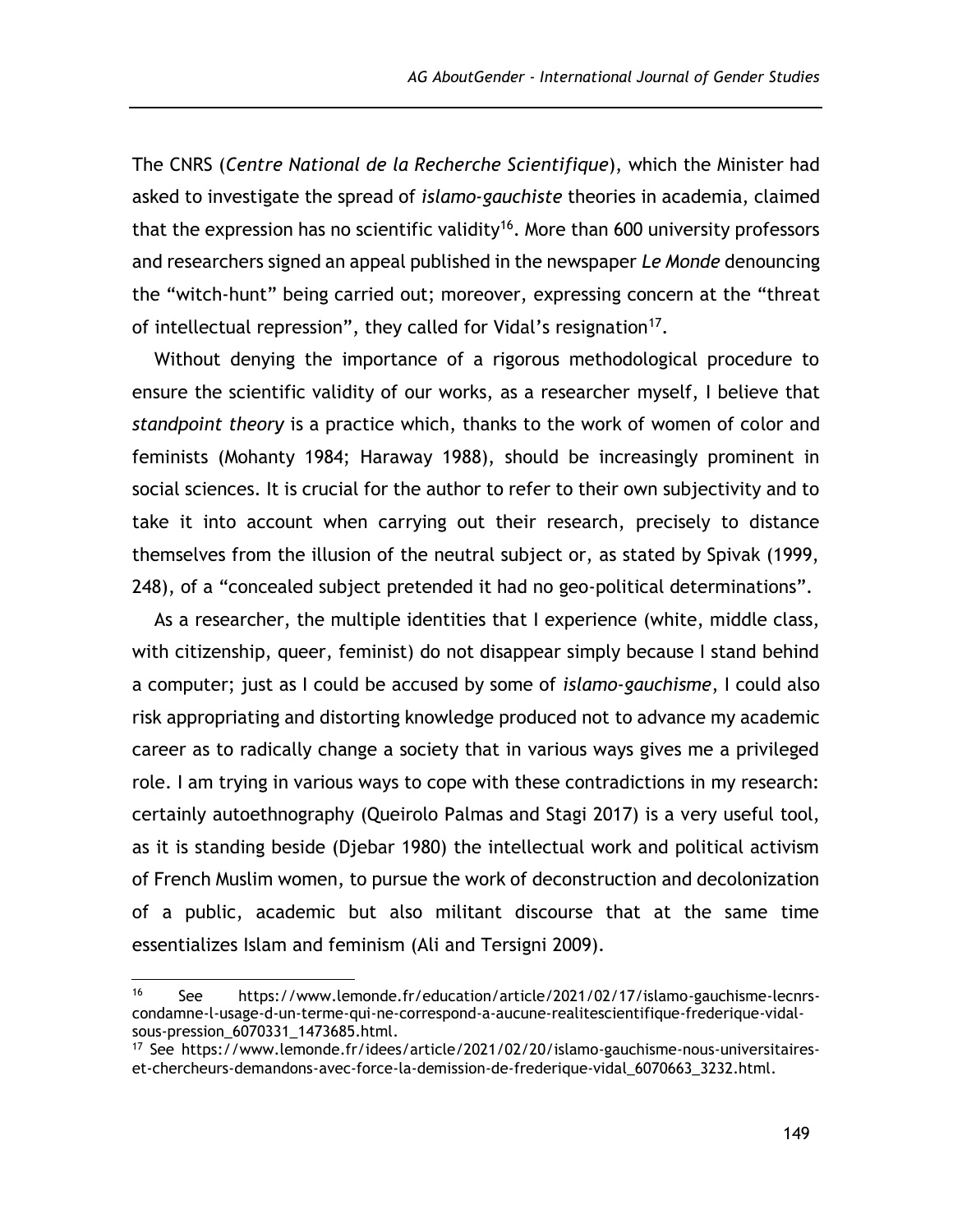*Panighel*

## **4. The colonial foundations of** *République*

To better understand the genealogy of contemporary debates, this paragraph will examine the Orientalist processes of domination put in place by French government during the Algerian colonization. This is not only because Algeria is a Muslim majority country, but also because it is a specific case: whereas Morocco and Tunisia were French protectorates, Algeria was effectively administrated as an integral part of France.

\_\_\_\_\_\_\_\_\_\_\_\_\_\_\_\_\_\_\_\_\_\_\_\_\_\_\_\_\_\_\_\_\_\_\_\_\_\_\_\_\_\_\_\_\_\_\_\_\_\_\_\_\_\_\_\_\_\_\_\_\_\_\_\_\_\_\_\_\_\_\_\_\_\_\_\_\_\_\_\_\_\_\_\_\_\_\_\_

According to the contemporary French activists claiming a connection with decolonial struggles, the relationship between *République*, Islam and Muslim population has been structured based on colonialism, so much that they refer to it as *République Coloniale* (Vergès *et al.* 2006). The expression underlines the continuity between colonial regime and republican universalism: until the decolonization, French government justified the colonization as a responsibility arising directly from *République*'s vocation to universalism, what has been called "*universalisme racialisé de la pensée colonial*" (Costantini 2008, 16). Even in contemporary times, France's relationship with its colonial past is not entirely resolved: just think about the 2005 law that called for school textbooks to celebrate the "positive role" of the French presence in the colonies<sup>18</sup>.

In the specific case of Algeria, the Native Code (*Code de l'indigénat*), in place between 1881 and 1945, ratified a distinction among French citizens and indigenous subjects, whom had no access to civic right (Karami and Scarcia Amoretti, 2015). The *Code* listed as "specific violations" acts which were not penalized by the French code and punished the already existing ones with harsher penalties (Costantini 2008). The Othering process toward the colonized subjects

<sup>18</sup> See [https://www.legifrance.gouv.fr/jorf/id/JORFARTI000002059357.](https://www.legifrance.gouv.fr/jorf/id/JORFARTI000002059357) After controversy, the concerned article was amended.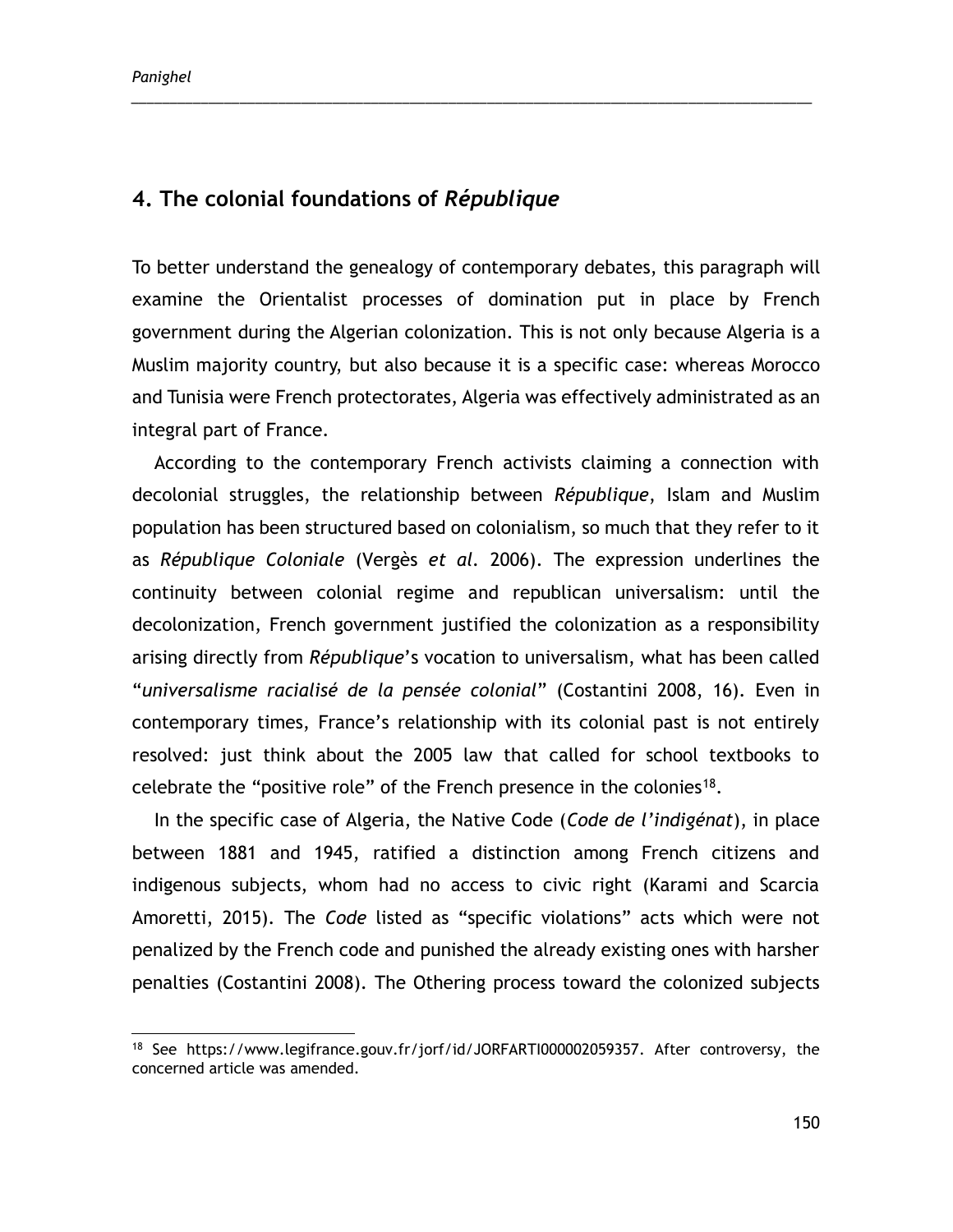was produced based on their faith, other compared to the colonizer's civilizing mission. The *Code de l'indigénat* itself established the difference between Algerians and French *de souche* (native-born) for religious reasons: despite imposing French nationality to Algerians, the *République* refused them the complete access to citizenship, arguing that this was a way to respect the specificities of Algerians' religious groups (Ivi, 61). The only way to have access to citizenship for Jews and Muslims – as stated in the *sénatus-consulte* of July 14, 1865 – was to renounce individually to the "personal Islamic status"<sup>19</sup>, abandoning the religious practices judged by the French legislator as incompatibles with the *République*'s values (Ivi, 63-64).

According to Frantz Fanon (1970), starting from 1930 French colonial administration wanted to suppress every reference to Algerian national unity to breakdown anti-colonial resistance: in this respect, Algerian women's veils<sup>20</sup> became "the bone of contention in a grandiose battle" (Ivi, 22). In the colonial perspective, to conquest local women meant to conquest Algeria itself<sup>21</sup>. The climax of the anti-veil campaign occurred on May 13, 1958, when the *Mouvement de solidarité feminine* organized a public ceremony in Algiers main square: as a sign of emancipation (conceived as westernization), a little group of Muslim women was led on-stage where – on the cry of *Vive l'Algérie française!* (Ivi, 67) – their veils were torn and then burned before the crowd. Since then, especially during the Algerian war of independence, those kinds of ceremonies continued to be organized (Boggio Éwanjé-Épée and Magliani-Belkacem 2012). Because of those ceremonies, which had to demonstrate women subjugation to colonial power,

 $\overline{a}$ 

 $19$  The set of rules, based on Islamic law, governing relationships among families and genders. It is noteworthy that the colonial administrator did not attempt to separate local law from religious interferences and even the *laïcité* law – enacted in 1905 in the *metropole* – did not apply to Algeria (Touati 2006).

<sup>20</sup> The *haïk*, the traditional Algerian women's veil.

<sup>&</sup>lt;sup>21</sup> Both Fanon (1970) and Yeğenoğlu (1998) emphasize the colonial discourse's assimilation between conquering the lands and women's bodies.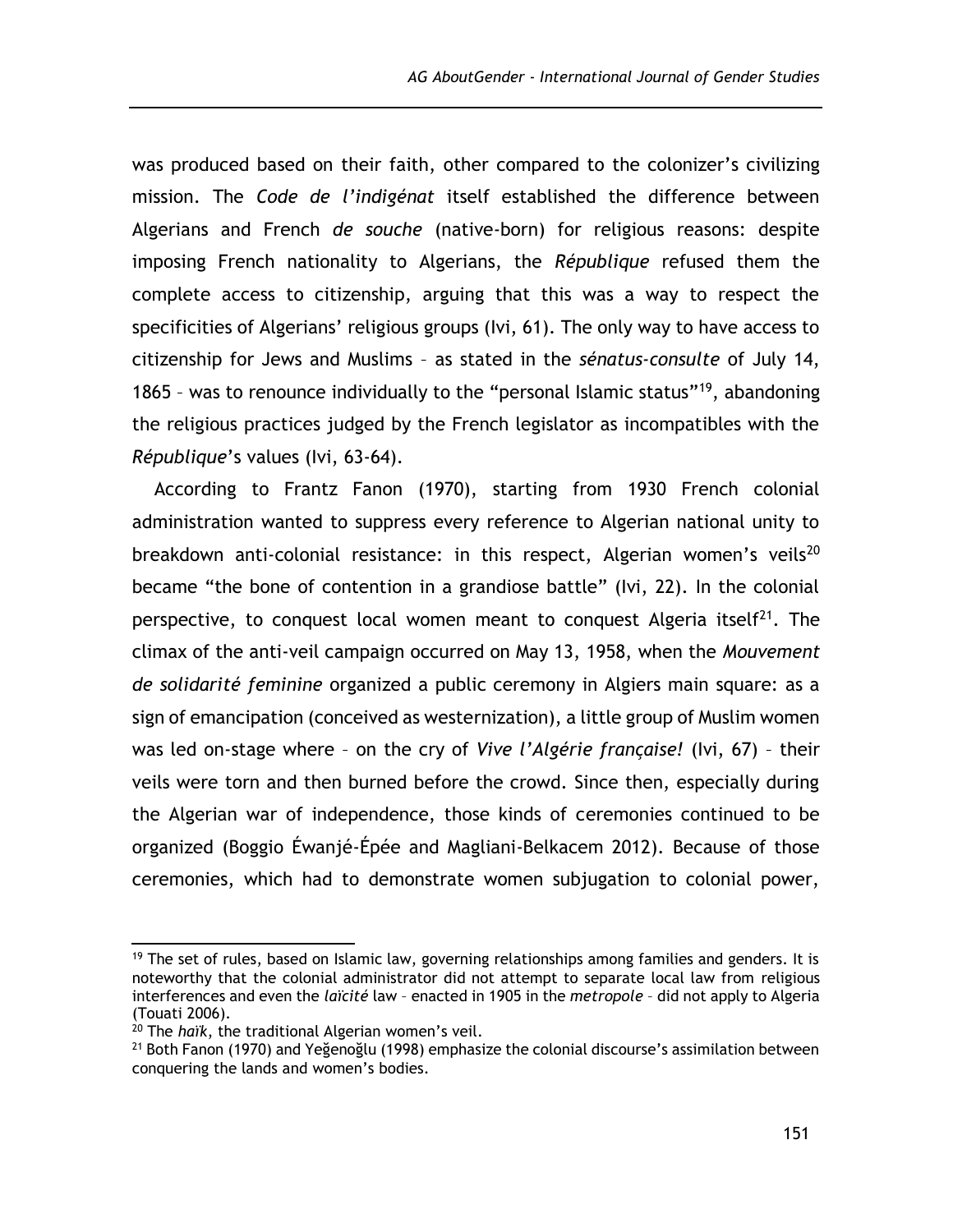*Panighel*

Algerian women (re)started to veil themselves in opposition to that power (Fanon 1970; Dayan-Herzbrun 2005). According to such a use, the veil has been identified as a tool "to assert subjectivity and agency" (Yeğenoğlu 1998, 558) $^{22}$ .

\_\_\_\_\_\_\_\_\_\_\_\_\_\_\_\_\_\_\_\_\_\_\_\_\_\_\_\_\_\_\_\_\_\_\_\_\_\_\_\_\_\_\_\_\_\_\_\_\_\_\_\_\_\_\_\_\_\_\_\_\_\_\_\_\_\_\_\_\_\_\_\_\_\_\_\_\_\_\_\_\_\_\_\_\_\_\_\_

The will of white French feminists in the colonization was to present themselves as "the only group potentially able to penetrate the colonized' domestic sphere" (Boggio Éwanjé-Épée and Magliani-Belkacem 2012, 21). Wanting to achieve their goals<sup>23</sup>, French feminists preferred to demonstrate to their male compatriots their own ability in the civilizing process rather than to support Algerian women. Hubertine Auclert, the founder of French radical feminism, can be taken as an example of this colonial feminism: according to her, the complete assimilation of the indigenous women (*femmes indigènes*) could have been achieved only when "French women would been mandated by colonial State to serve as cultural mediators and as door-to-door activists; only women could introduce the civilizing mission into private spaces enclosing Arab women" (Clancy-Smith 2006, 37).

# **5. From the ban of "conspicuous religious symbols" to the fury against the veils**

The 2004 law, forbidding the use of *hijab* in middle and high school, was voted by French Parliament fifteen years after the first exclusion from high school of three Muslim girls refusing to remove their veils (Gaspard and Khosrokhavar 1995). Albeit the 2004 law and the subsequent circular forbid all symbols and outfits "that result in immediate recognition of one's religious affiliation such as the Islamic scarf, the kippa or crosses of clearly excessive size"<sup>24</sup>, between 1989 and 2004 the focus of media and politic debate regarded *de facto* only the Islamic veil (Tévanian 2005). It is becoming increasingly evident that such a generalization is no longer possible:

 $22$  According to Bullock (2002) this is the case even nowadays, since the veil is used as a "means of resisting and subverting dominant Eurocentric norms of femininity" (Zine 2006, 243).  $23$  In that moment, among all, the right to vote.

<sup>24</sup> See Circulaire N°2004-084 du 18-05-2004, in JO du 22-5-2004.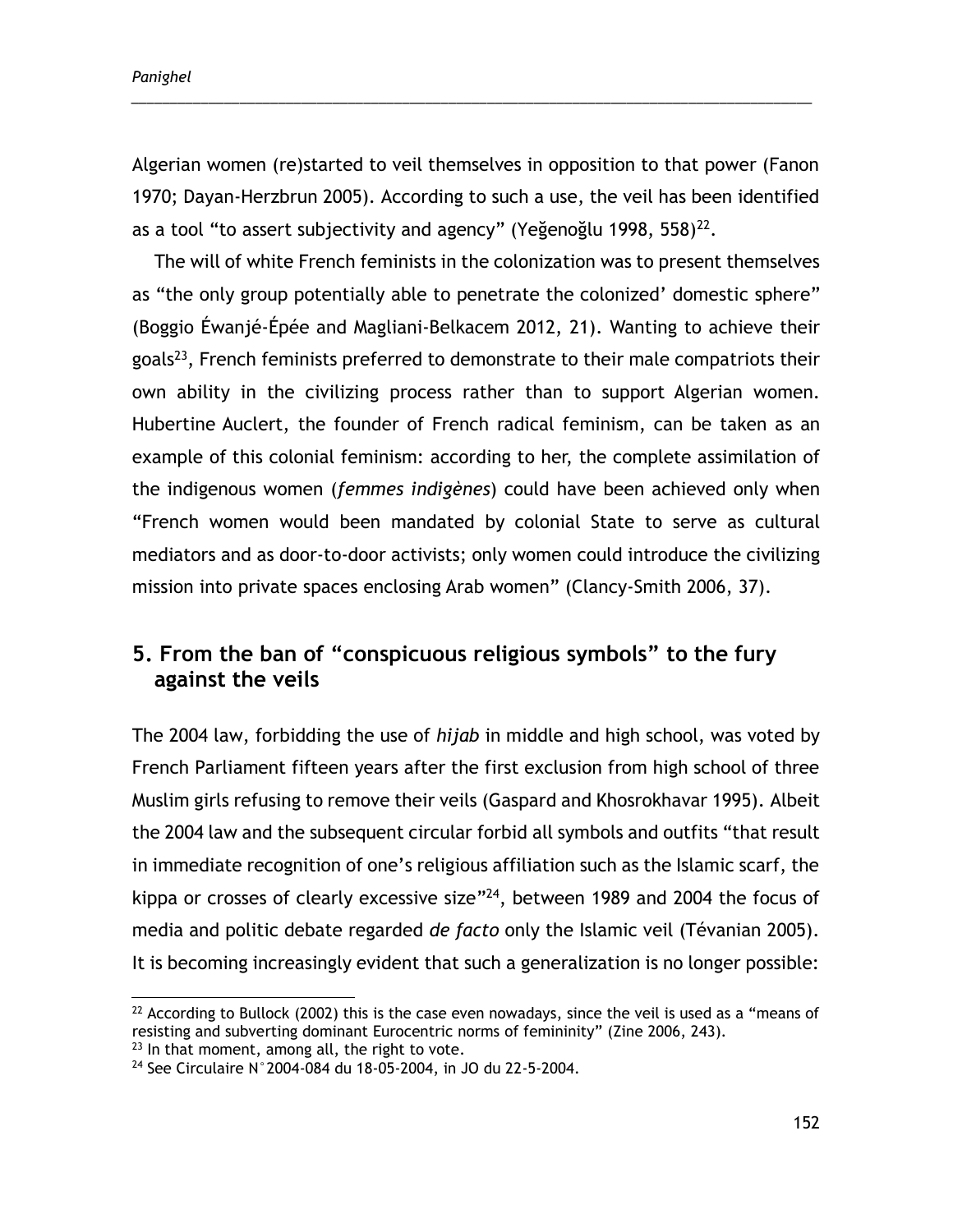in the contemporary repercussions of the law, in fact, 'symbols' in general are no longer considered, but only a precise one $25$ .

Throughout this article, we will often refer to the 2004 law for several reasons: it has been the model for all subsequent discussions, as if it were the tipping point, impossible to question; moreover, this law, and the ensuing debate, has served as a model and inspiration in other countries (from Belgium in 2011 to Switzerland in 2021). Nevertheless, we know that this is not the only measure taken by the French State against Islamic veils. In 2009, President Nicolas Sarkozy stated that religious face veils were "not welcome in France" because "we [cannot] accept women prisoners behind a screen, cut off from all social life, deprived of all identity. [That is] not our idea of freedom"<sup>26</sup> (Akram 2018, 442). The law against full veils, generally known as the 'burqa ban'<sup>27</sup>, was approved by the French Senate in September 2010 with an overwhelming majority (246 votes in favor, only one against). One of the interviewees tells of the astonishment she felt on hearing the discussion about full veils in France:

I was very surprised when they started talking about it because […] I have hardly ever seen the full veil, except, you know where? In high-class *boutiques*. Because they are Middle Eastern women who come to shop in Europe. […] And the famous burqa even less, I have never seen it in my life, except on TV or in magazines. Well, if it exists in France… and I say to myself it must exist, but where?? (Ibtissam, 36 y.o., employee).

<sup>26</sup> See [https://www.theguardian.com/world/2009/jun/22/islamic-veils-sarkozy-speech-france.](https://www.theguardian.com/world/2009/jun/22/islamic-veils-sarkozy-speech-france)

 $\overline{a}$  $25$  The institutional evaluation of the law is significant: if 140 veiled girls left the school after being excluded or deciding to quit, only three Sikh guys were expelled in the first year after its introduction. See "Application de la loi du 15 mars 2004 sur le port des signes religieux ostensibles dans les établissements d'enseignement publics".

<sup>27</sup> Another of the strategies anti-veil rhetoric is to shift the discourse on the veil *elsewhere*, referring to the imposed veils in Afghanistan, Iran, and Algeria during the civil war. The aim is to convey the idea that it represents something intrinsically *other*, different, foreign. See Bonfiglioli (2005).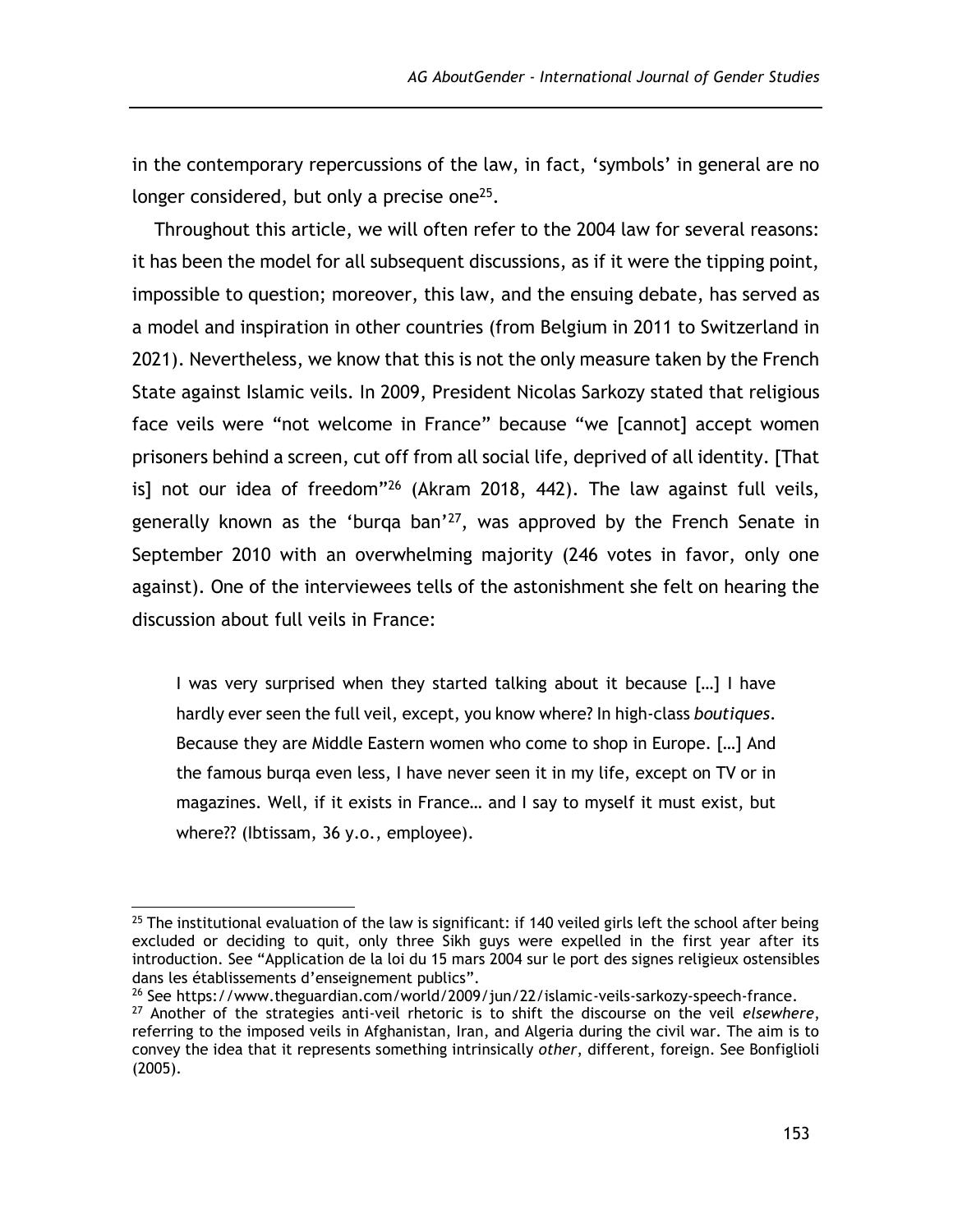Controversies over the wearing of headscarves frequently erupt in France, not only when laws must be passed. In March 2016, for example, two clothing brands (H&M and Dolce & Gabbana) released advertisements offering 'modest fashion' collections aimed at women who wear the veil. Laurence Rossignol, the then Minister of Families, Children and Women's Rights, denounced on live television the irresponsibility of these brands and the idea of society conveyed by veiled women, "militants of political Islam who want to impose the veil on all women" (Lazrak-Toub 2016). When asked by the journalist about the self-determination of those who voluntarily decide to wear the veil, Rossignol declared: "Of course, there are women who choose, eh, there also were African negr… American negroes who supported slavery"<sup>28</sup>. The statement immediately generated reactions of anger and indignation: a collective of veiled women wrote a text in which they claimed their right to speak as subjects of discourse:

\_\_\_\_\_\_\_\_\_\_\_\_\_\_\_\_\_\_\_\_\_\_\_\_\_\_\_\_\_\_\_\_\_\_\_\_\_\_\_\_\_\_\_\_\_\_\_\_\_\_\_\_\_\_\_\_\_\_\_\_\_\_\_\_\_\_\_\_\_\_\_\_\_\_\_\_\_\_\_\_\_\_\_\_\_\_\_\_

Do not liberate us, we'll take care of it! Enough of referring to women only in their biological or aesthetic dimension. Whether wearing a miniskirt or a headscarf, liberation and emancipation belong to women in their plurality and diversity. […] Women, Black, North African, Muslim, veiled, and others…, we are accumulators of all exclusions. In addition to our position as women, there is the intersectional convergence of all struggles against negrophobia, Islamophobia, sexism, and racism in all its forms $^{29}$ .

A few months later, in August 2016, yet another controversy over Muslim women's bodies crossed French borders: in the south of the country, two municipal ordinances prohibited the wearing of religious clothing on the beach, referring to the use of the so-called *burkini*, a swimming costume that covers the body and

<sup>28</sup> See [https://www.france24.com/fr/20160330-ministre-rossignol-negres-esclavage-voile](https://www.france24.com/fr/20160330-ministre-rossignol-negres-esclavage-voile-islamique-gouvernement-racisme-france)[islamique-gouvernement-racisme-france.](https://www.france24.com/fr/20160330-ministre-rossignol-negres-esclavage-voile-islamique-gouvernement-racisme-france)

<sup>&</sup>lt;sup>29</sup> See [https://blogs.mediapart.fr/edition/les-invites-de-mediapart/article/060416/pour-en-finir](https://blogs.mediapart.fr/edition/les-invites-de-mediapart/article/060416/pour-en-finir-avec-le-controle-politique-du-corps-des-femmes)[avec-le-controle-politique-du-corps-des-femmes.](https://blogs.mediapart.fr/edition/les-invites-de-mediapart/article/060416/pour-en-finir-avec-le-controle-politique-du-corps-des-femmes)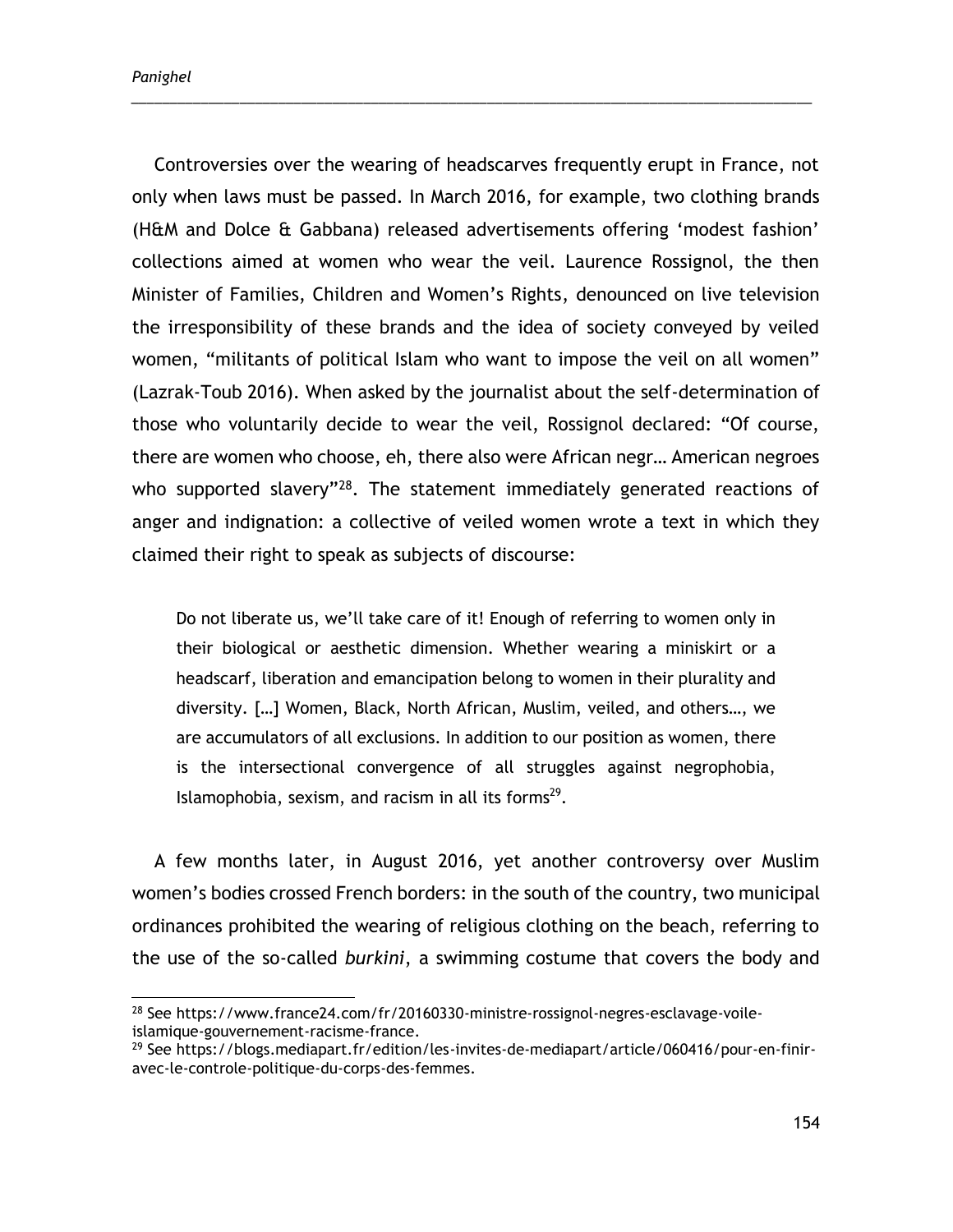head. Although the costume leaves the face uncovered, thus not breaking the law on full veils in public places, the ban is justified on the grounds of "danger to public order" at a time when "France and places of religious worship are currently the target of terrorist attacks"<sup>30</sup>. At the end of August, the *Conseil d'Etat* has pronounced itself against such municipal ordinances, describing them as contrary to the 1905 law on secularism, as well as infringing the principle of equality, freedom of expression and conscience; moreover, the *Conseil* argued that there was nothing to suggest a risk to the disturbance of public order<sup>31</sup>.

## **6. Instrumentalising** *laïcité* **and feminism**

One of the major arguments employed in the approval process of the 2004 law was the concept of *laïcité*<sup>32</sup>. However, since the adoption of the 1905 law many modifications occurred to the notion of *laïcité* itself (Abdellali and Marwan 2016), to such an extent that various authors have described this process as a "media construction" (Tévanian 2005) and its result as a "fake *laïcité*" (Baubérot 2014).

Between 1880 and 1886 the Ferry-Goblet's law, about public school's *laïcité*, was discussed and approved: the duty of neutrality was imposed to teachers, schools, and schools' programs, whereas no indication was established for students (Chouder *et al.* 2008). The 1905 law, however, had and still has lots of

 $\overline{a}$ <sup>30</sup> See [https://lmsi.net/devoilements.](https://lmsi.net/devoilements)

<sup>31</sup> See [http://www.conseil-etat.fr/Actualites/Communiques/Mesure-d-interdiction-des-tenues](http://www.conseil-etat.fr/Actualites/Communiques/Mesure-d-interdiction-des-tenues-regardees-comme-manifestantde-maniere-ostensible-une-appartenance-religieuse-lors-de-la-baignadeet-sur-les-plages)[regardees-comme-manifestantde-maniere-ostensible-une-appartenance-religieuse-lors-de-la](http://www.conseil-etat.fr/Actualites/Communiques/Mesure-d-interdiction-des-tenues-regardees-comme-manifestantde-maniere-ostensible-une-appartenance-religieuse-lors-de-la-baignadeet-sur-les-plages)[baignadeet-sur-les-plages.](http://www.conseil-etat.fr/Actualites/Communiques/Mesure-d-interdiction-des-tenues-regardees-comme-manifestantde-maniere-ostensible-une-appartenance-religieuse-lors-de-la-baignadeet-sur-les-plages)

<sup>&</sup>lt;sup>32</sup> The concept "does not exist in any other European's language [and jurisdiction] and its usually translated as *secularization*" (Bonfiglioli 2005, 99). It was elaborated between 1880 and 1907 to regulate the separation between Christian Churche, State, and public schools. Republican school, indeed, was conceived as a guarantee of the national unification (Gaspard 2006, 84), appearing therefore as the place to shape the imagined community (Anderson 1983).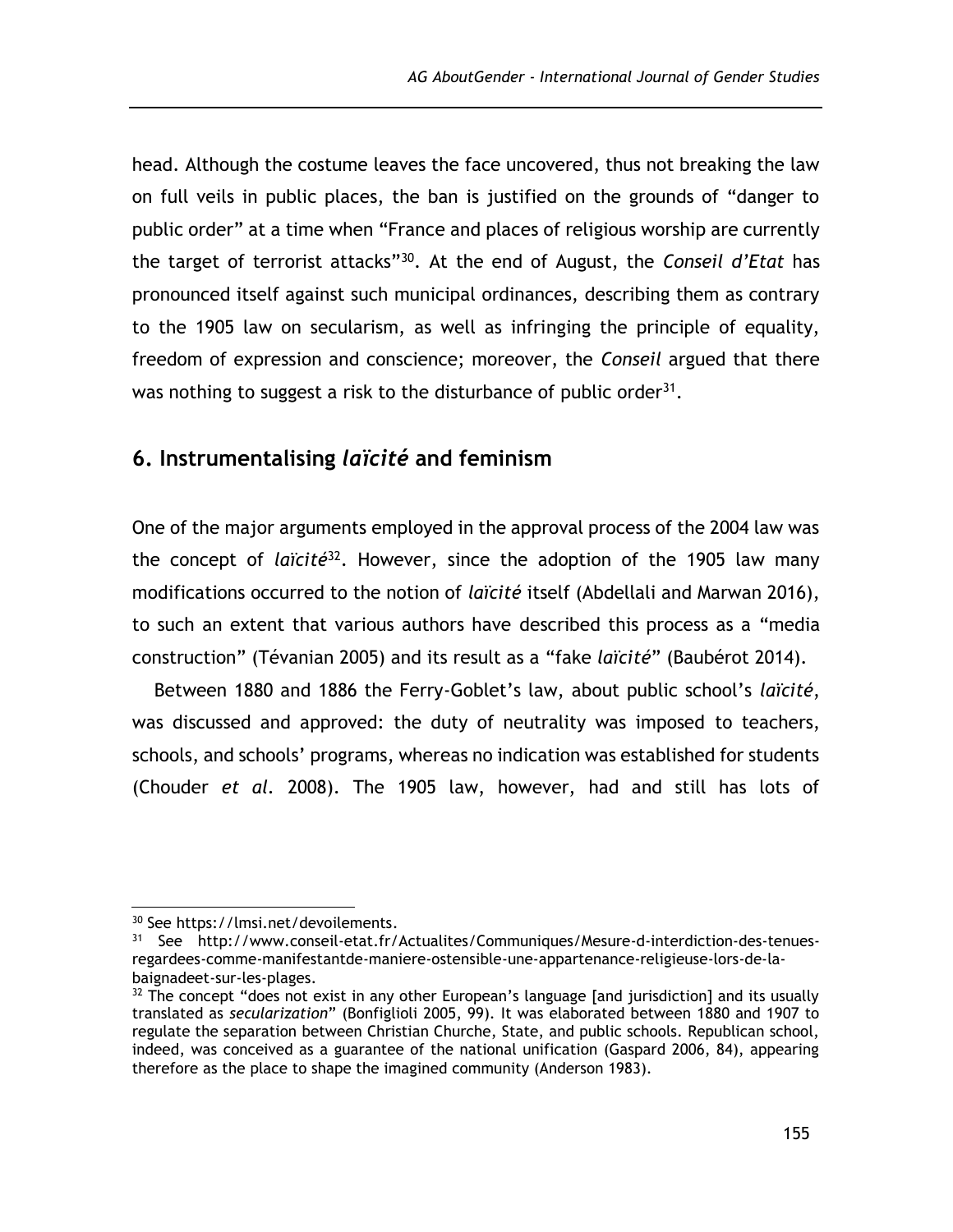$\overline{a}$ 

contradiction: it was not applied in Alsace<sup>33</sup>, French Guyana<sup>34</sup> and preindependence Algeria (Touati 2006). Religiously affiliated schools, mostly Catholics, still receive public founding (Gaspard 2006) and educate half of the student population (Ivi). One of the most prominent problems concerns an agreement, signed in 1981 between France and Morocco governments, which established – until the 1990 – the *Mudawana*<sup>35</sup> as the family code for Moroccan citizens living in France (Hamel 2006). Moreover, the drafting of the *laïcité* law happened at the pick of colonial expansion, accomplished in the name of the "civilizing mission" (Bonfiglioli 2005, 102-103): this is explained by Varikas (2006) as the consubstantial construction of nation-states within Europe and colonial empires outside it (Ahmed, 2004; Borghi, 2020). One of the interviewees agrees on the fact that the notion of *laïcité* have totally been turned upside down:

\_\_\_\_\_\_\_\_\_\_\_\_\_\_\_\_\_\_\_\_\_\_\_\_\_\_\_\_\_\_\_\_\_\_\_\_\_\_\_\_\_\_\_\_\_\_\_\_\_\_\_\_\_\_\_\_\_\_\_\_\_\_\_\_\_\_\_\_\_\_\_\_\_\_\_\_\_\_\_\_\_\_\_\_\_\_\_\_

right now, we are in a post-1905 schema, we are no more in a logic for which the government is not concerned with religions, and public space can be different/multicultural. The brand-new rhetoric is that the government does not want to see differences anymore, everybody must be identical, but Christians have some more rights… because, you know, we [as France/Europe] we were Christians before...<sup>36</sup> (lnes, 25 y.o., student).

<sup>&</sup>lt;sup>33</sup> 1905 law on laïcité is still not applied in Alsace. The issue has recently re-emerged in the French public debate after the case of the Strasbourg Mosque, for the construction of which the municipality has allocated 2 million euros. See [https://www.lemonde.fr/societe/article/2021/04/06/financement-public-d-une-mosquee-a](https://www.lemonde.fr/societe/article/2021/04/06/financement-public-d-une-mosquee-a-strasbourg-la-prefete-saisit-la-justice_6075772_3224.html)[strasbourg-la-prefete-saisit-la-justice\\_6075772\\_3224.html.](https://www.lemonde.fr/societe/article/2021/04/06/financement-public-d-une-mosquee-a-strasbourg-la-prefete-saisit-la-justice_6075772_3224.html)

<sup>34</sup> See Christine Delphy's intervention at Québec University, at the conference *Liberté et Multiculturalisme*: www.youtube.com/watch?v=nd3PHs1oM0Q.

<sup>&</sup>lt;sup>35</sup> The Moroccan family code, inspired by Islamic law, which legitimated repudiations and polygamy. <sup>36</sup> Despite a public discourse presenting *laïcité* as an achievement of civilization and Enlightenment, the interviewees underline a "hierarchical dichotomy" between Islam and Catholicism (Sanna 2011).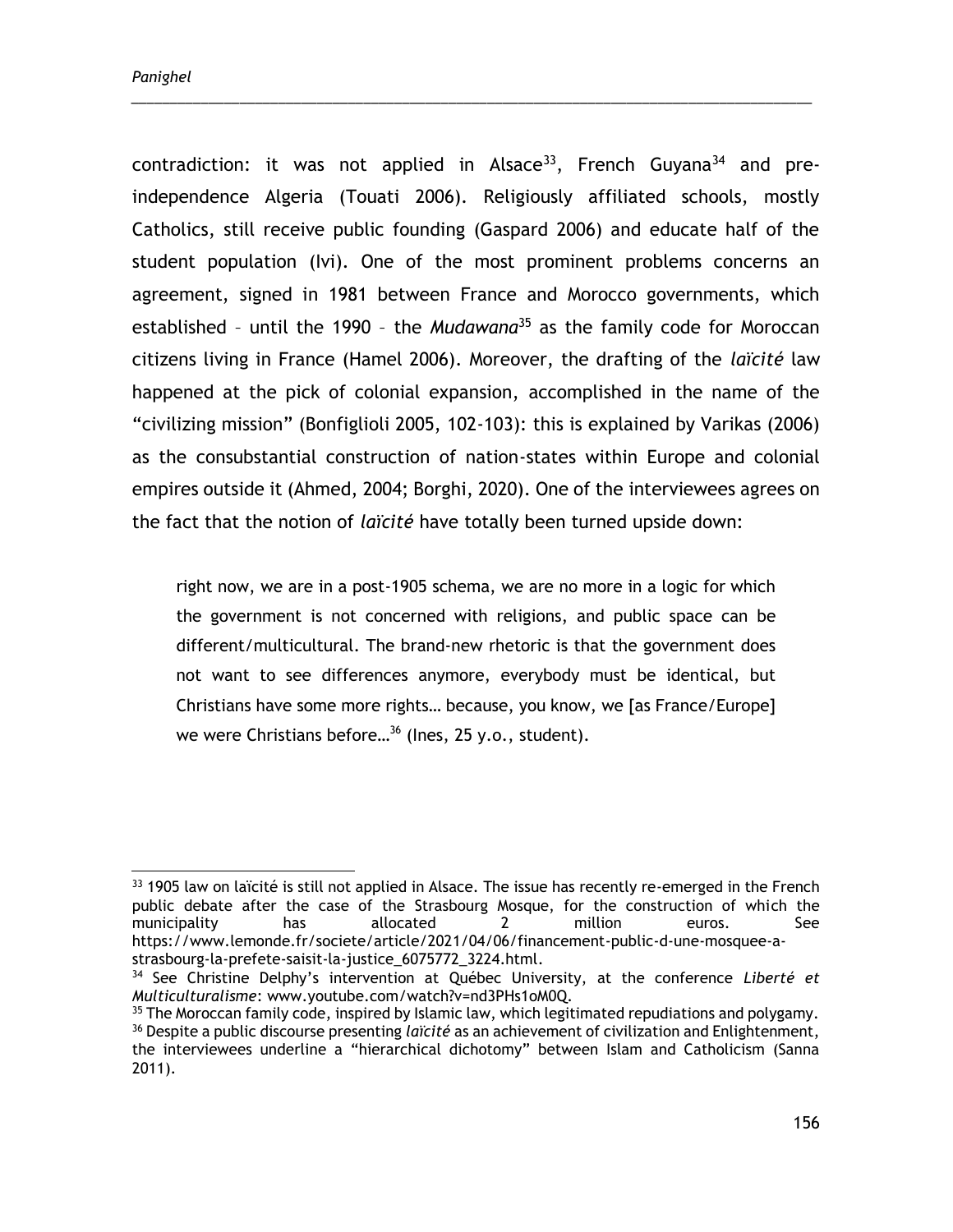Despite the circular signed by the French minister of education, François Fillon, stated that "the law does not concern students' parents"<sup>37</sup>, the law was improperly applied to Muslim veiled women requiring to go with their children on class trip since 2004 (Chouder *et al.* 2008). In March 2012, the parental exception measure was institutionalised by the circular of the Minister of National Education, Luc Chatel<sup>38</sup>. Moreover, the consequences of 2004 law spread beyond the school: at the end of December 2004, during the delivery of naturalization's certificates at Seine-Saint-Denis Prefecture, three veiled women were requested to unveil<sup>39</sup>. In 2017, even the European court of justice ruled against the wear of *hijab* in workplace<sup>40</sup>. This alteration process makes Sonia (23 y.o., student) feel confused:

I do not know what it is [the *laïcité*]. Seriously, after all the discussions about it, I do not know what it is no more. I think right now it means you do not have to demonstrate you belong to a religion; you do not have to talk about it. At the very beginning *laïcité* was conceived to protect religions, not to forbid people to have a religion, or to transform it into a private question.

Not all the interviewees were veiled, but all of them have experienced the consequences of the veil *affaire*: Miriam (27 y.o., student) thinks that the very notion of *symbole ostentatoire*<sup>41</sup> was linked to the willingness of French government to make religions invisible. Visibility became indeed the criterion by which one can or cannot live their own faith (Guénif Souilamas 2003): there is no

<sup>37</sup> Circulaire N°2004-084 du 18-5-2004, in JO du 22-5-2004, *Port de signes ou de tenues manifestant une appartenance religieuse dans les écoles, collèges et lycées publics*.

<sup>38</sup> See [http://www.education.gouv.fr/pid25535/bulletin\\_officiel.html?cid\\_bo=597.](http://www.education.gouv.fr/pid25535/bulletin_officiel.html?cid_bo=597)

 $39$  According to the sub-prefect, the veil was a symbol of communitarian attitude (in French, *communautarisme*), incompatible with the integration to *République*'s values. See [http://www.yabiladi.com/forum/exclusion-femmes-voilees-prefecture-bobigny-2-420866.html.](http://www.yabiladi.com/forum/exclusion-femmes-voilees-prefecture-bobigny-2-420866.html) <sup>40</sup> See [https://www.theguardian.com/law/2017/mar/14/employers-can-ban-staff-from-wearing-](https://www.theguardian.com/law/2017/mar/14/employers-can-ban-staff-from-wearing-headscarves-european-court-rules)

[headscarves-european-court-rules.](https://www.theguardian.com/law/2017/mar/14/employers-can-ban-staff-from-wearing-headscarves-european-court-rules) <sup>41</sup> Overt religious symbol, as mentioned in the law. Loi  $n^{\circ}$ 2004-228 du 15 mars 2004, see

[https://www.legifrance.gouv.fr/jorf/id/JORFTEXT000000417977/.](https://www.legifrance.gouv.fr/jorf/id/JORFTEXT000000417977/)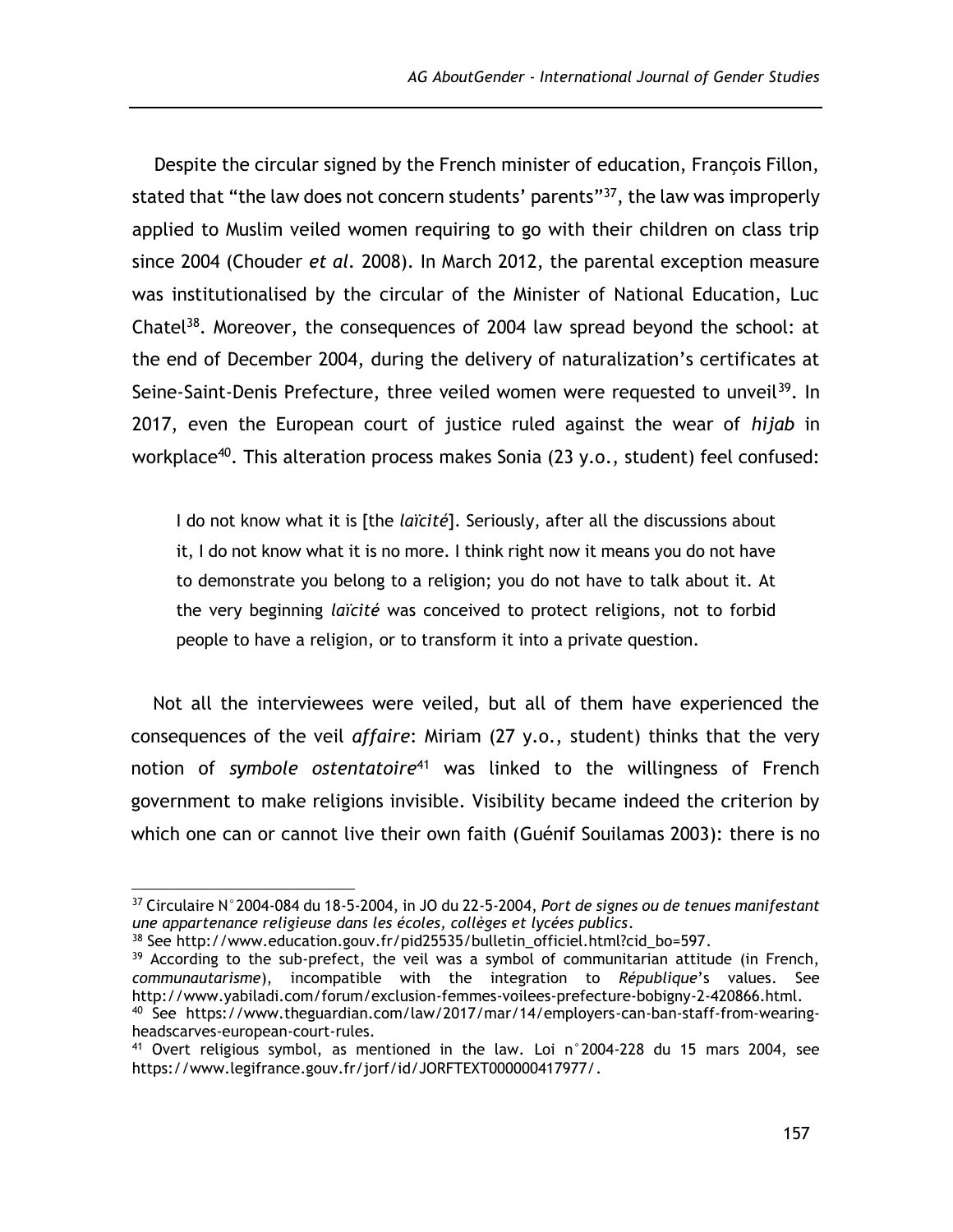formal ban of following religious beliefs, but the practice must be limited to the private sphere. This informal rule establishes *de facto* "an exception to the principle of differences' invisibility before the law" (Bonfiglioli 2005). According to Sandiaa (32 y.o., employee), this process led to an emancipatory<sup>42</sup> function conveying a "pervert effect: we will have the impression that we finally achieve to free the Muslim woman [since there will be less veiled women into the public space] but in fact we will only achieve to enclose women that use to have a social and working life".

\_\_\_\_\_\_\_\_\_\_\_\_\_\_\_\_\_\_\_\_\_\_\_\_\_\_\_\_\_\_\_\_\_\_\_\_\_\_\_\_\_\_\_\_\_\_\_\_\_\_\_\_\_\_\_\_\_\_\_\_\_\_\_\_\_\_\_\_\_\_\_\_\_\_\_\_\_\_\_\_\_\_\_\_\_\_\_\_

The idea of 'saving women' – besides *laïcité* – was largely employed by government and media's narratives to justify veil's ban in schools: the ban was presented as an action to free young Muslim women from religion's oppressions. In fact, with the purpose of approving the law of 15 March 2004, concerning the wearing of symbols which show religious affiliation, the very notion of feminism has largely been manipulated (Delphy 2008) in a process established by Sara Farris (2017) as 'femonationalism'. According to Farris the Western crusade against Islam reactivates the Marxist category of "reserve army of labour" (Ivi, 177) with respect to Muslim women and migrant women from the Global South employed in domestic and care work. In her interview, Sonia highlights this aspect, affirming that "the worst aspect [of this process] is the exclusion from work: you can't live without, you can't pay your rent. And that is how you remain in your family home, and your only occasion to get through it, it's to get married".

The activists of French political antiracism reputed the use of a self-proclaimed feminist argument a reiteration of the orientalist discourse (Ouassak 2015), in the same way of the emancipator claim ("the white man burden toward oppressed brown women") used in colonial time to control, discipline, and subjugate colonized populations (Spivak 1983). Moreover, Inès (25 y.o., student) thinks that

 $42$  The very concept of emancipation is constructed, for the European subject, as antithetical to Islam. See Mahmood (2005) and Farris (2017).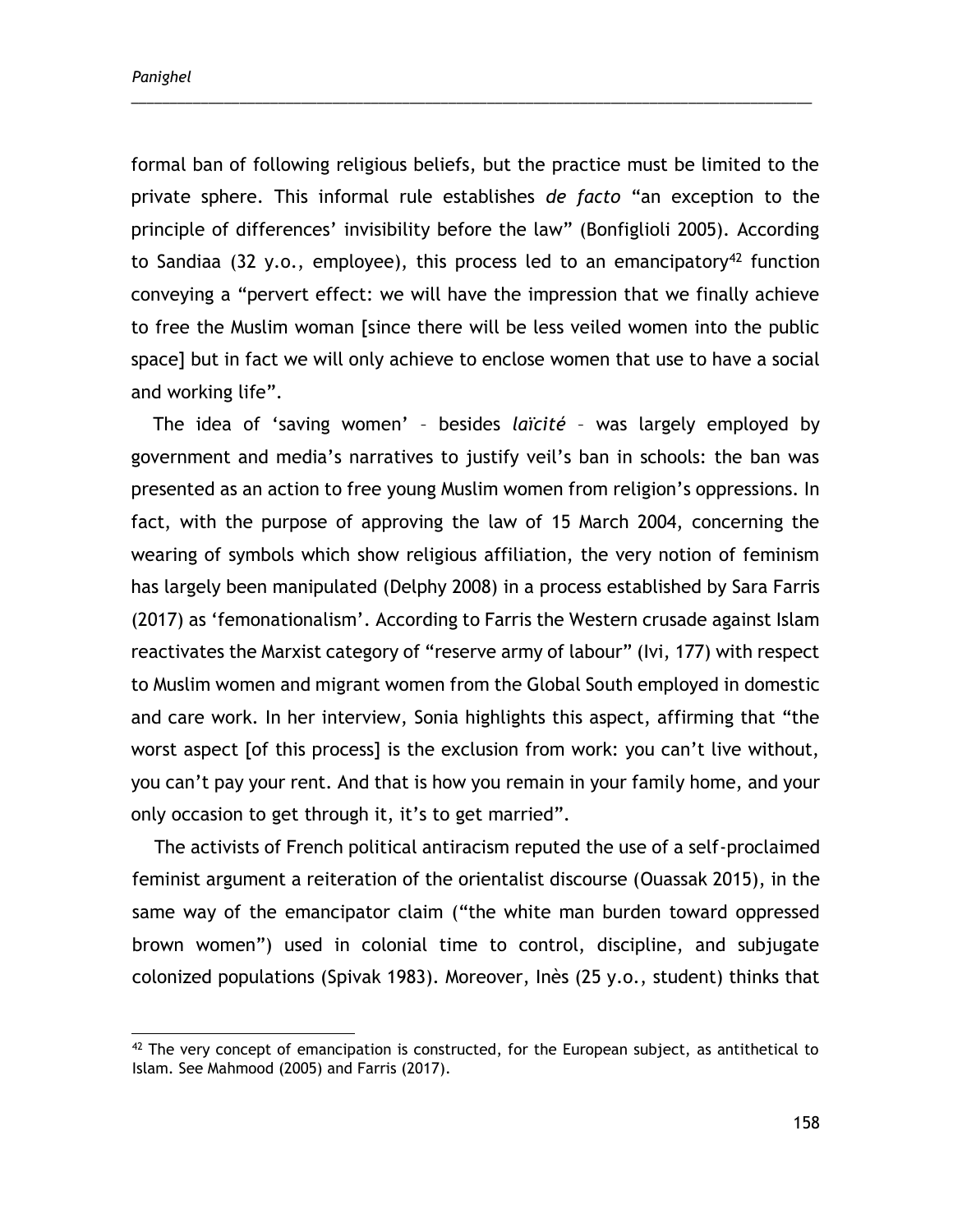the biggest problem in the *affaire du foulard* was the manipulation of feminist discourse and women's body: "those women [white mainstream feminists] do not care about what Muslim women should say (…) I think that is simply marvellous that [acting that way] they reproduce a hierarchy, sexism, racism, patriarchy and, as a result, they are no more in a feminist process". In Inès opinion, who describes herself as a Muslim feminist, it is difficult to be accepted by mainstream white feminism, "especially for veiled women. I think that, once more, for a veiled woman is much more difficult to be recognized as a feminist comparing to a not veiled Muslim".

Muslim feminists and women oppose to the feminist myth of universal sisterhood (Mohanty 1984) – only valid if every woman adapts herself to the Eurocentric way of emancipation – the standpoint theory inherent to intersectionality. In doing so, they unveil the racism, the Islamophobia, and the neo-Orientalism of white mainstream French feminism:

I know that I'm not a feminist if one says, "ok, we will reach an agreement on a definition. This is feminism". I think that, if there is a feminism, there must be as many feminisms as women (Miriam).

### **7. Islamophobia and national identities**

In February 2004 Human Rights Watch condemned the draft of law on religious symbols<sup>43</sup>, considering it discriminatory, contrary to the unalienable right to religious practice and racist towards Muslim people (Tévanian 2005). In 2008, the United Nations Commission on Human Rights denounced the rise of islamophobia in France and the law intolerance, inviting France government not to exclude veiled students (*Ibidem*). Moreover, in 2018 the same UN Commision, together with

<sup>&</sup>lt;sup>43</sup> See http://pantheon.hrw.org/legacy/french/docs/2004/02/26/france7670.htm.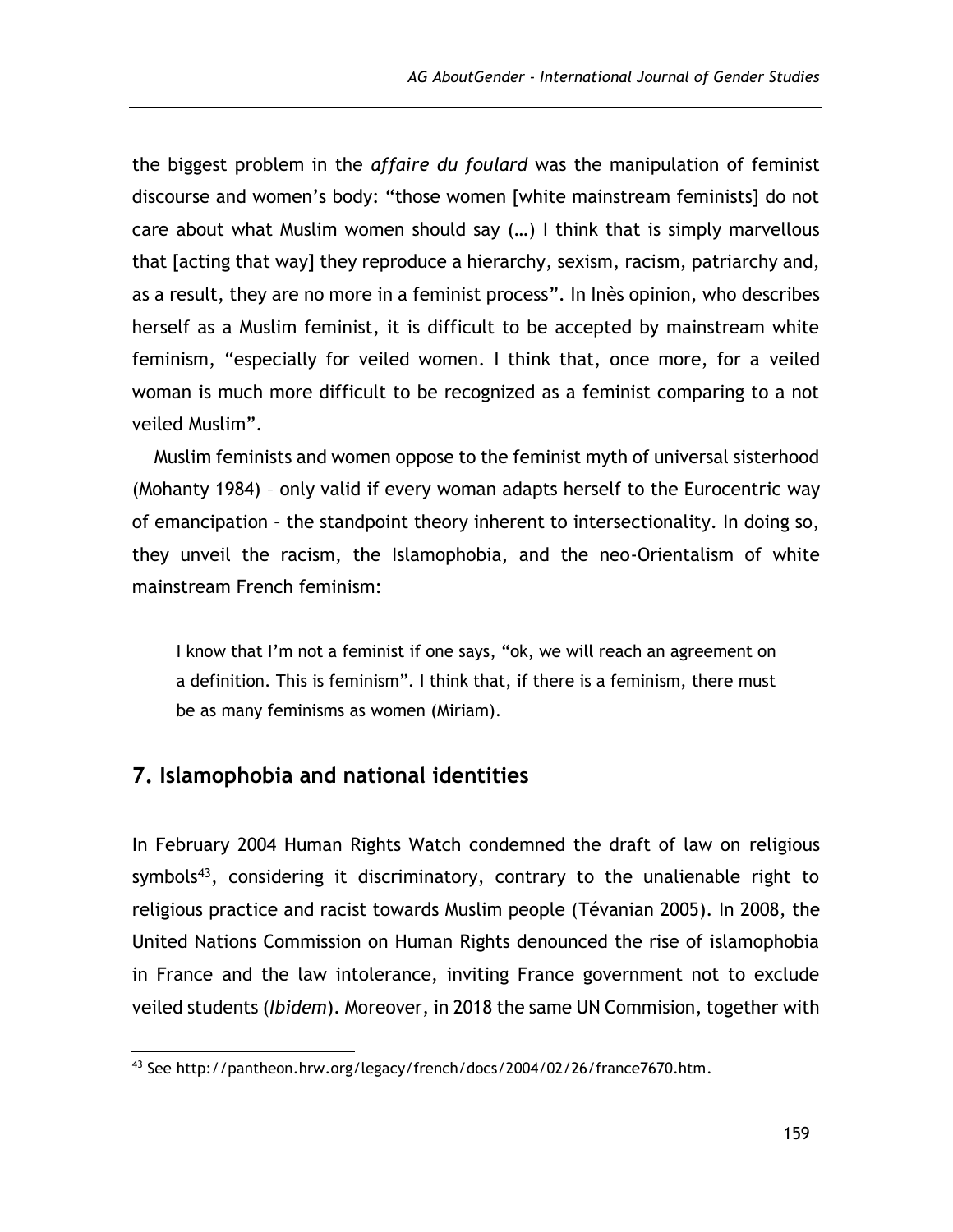*Panighel*

the European Court of Human Rights, declared that, although it is legitimate to require facial recognition for security reasons in certain circumstances, a general ban on facial occultation is a too radical requirement, and an act of discrimination on religious grounds<sup>44</sup>. Such statements are useful to look at Islamophobia not only as a sporadic form of discrimination against individuals, but as a form of structural racism (Law *et al.* 2019; Proglio 2020)<sup>45</sup>.

\_\_\_\_\_\_\_\_\_\_\_\_\_\_\_\_\_\_\_\_\_\_\_\_\_\_\_\_\_\_\_\_\_\_\_\_\_\_\_\_\_\_\_\_\_\_\_\_\_\_\_\_\_\_\_\_\_\_\_\_\_\_\_\_\_\_\_\_\_\_\_\_\_\_\_\_\_\_\_\_\_\_\_\_\_\_\_\_

The origin of the term islamophobia dates from the early XX century: it was invented by a group of French "administrators-ethnologists", specialized in West-African Islam studies (Abdellali and Marwan 2016, 20). The concept, disused throughout the twentieth century, was resumed and renovated after the 9/11 attacks. The new climate of the so called "clash of civilization" (Huntington 1996) produced, indeed, a monolithic and essentialized vision of Islam, namely a numbers of neo-Orientalist rhetoric. As Orientalism "was not just about representations or stereotypes of the Orient but about how these were linked and integral to projects of domination that were ongoing" (Abu-Lughod 2001, 105), similarly neo-Orientalism looks like a political ideology which can legitimize and construct a postcolonial domination project.

Islamophobia has been defined as a "respectable racism" (Bouamama 2004) since Islam has been stigmatized and Othered as intrinsically sexist and patriarchal (Guénif Souilamas and Macé, 2004): in Ibtissam opinion, "the real stigmatization is not toward a religion, but toward a group instead. This is because even atheists<sup>46</sup> Arabs would be assimilated… if I walk down the street, people will think *this girl is Arab, she is certainly Muslim*". Talking about islamophobia with the

 $\overline{a}$ 

<sup>44</sup> See [https://news.un.org/en/story/2018/10/1023872.](https://news.un.org/en/story/2018/10/1023872)

<sup>&</sup>lt;sup>45</sup> According to some French commentators, it is even a form of State racism. See [https://www.contretemps.eu/a-propos-de-devoilements-du-hijab-a-la-burqa-entretien-avec](https://www.contretemps.eu/a-propos-de-devoilements-du-hijab-a-la-burqa-entretien-avec-pierre-tevanian/)[pierre-tevanian/.](https://www.contretemps.eu/a-propos-de-devoilements-du-hijab-a-la-burqa-entretien-avec-pierre-tevanian/)

<sup>&</sup>lt;sup>46</sup> To better understand what Étienne Balibar calls "a systematic confusion of 'Arabness' and 'Islamicism'" (Balibar and Wallerstein 1991, 24), I have decided to meet an atheist woman born and raised in Belgium from a Moroccan Muslim family, Ibtissam precisely.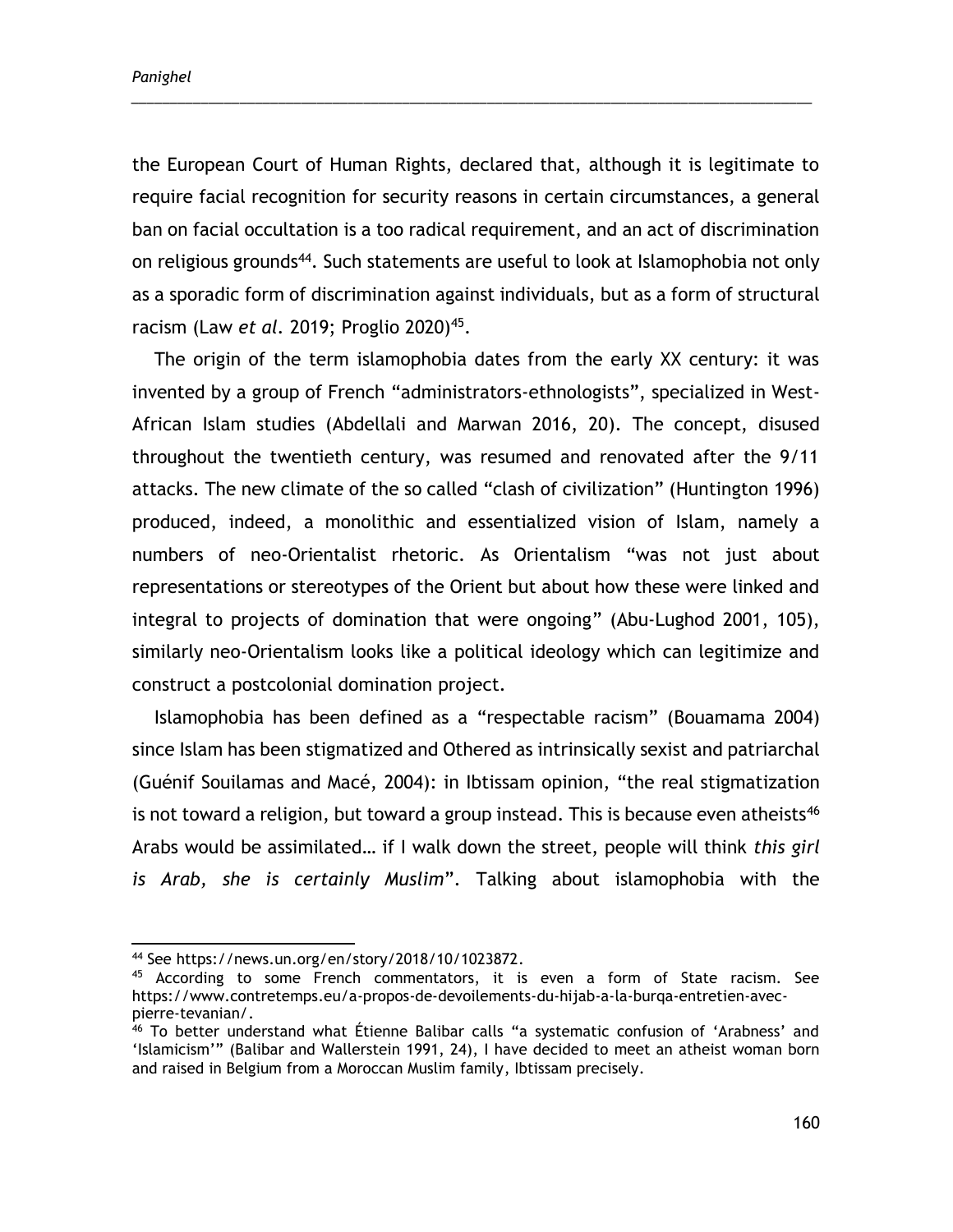interviewees, many women declared to have had much more problems in relation to their family origins (mostly from the region of North-Africa known as *Maghreb*) than because of their religion: "the problems I've experienced wasn't about my religion but about my origins… once a woman explained me, I was only an outsider [original expression: *être une pièce rapportée*]. Since my parents have immigrated, I'm not a real French" (Inès)<sup>47</sup>.

Regarding Muslim women, the concept of gendered islamophobia was defined (Zine 2006, Perry 2014): whether generally Eurocentric discourse judged Other societies' backwardness based on their attitude towards women (Sanna 2011), this rhetoric increased considerably regarding Islam, especially after 9/11 (Pepicelli 2012). Muslim religion is considered, indeed, in a neo-orientalist narrative (Said 1981) as the patriarchal and anti-modern opposite to a West/Europe/France cradle of women's emancipation and human rights (Khalid 2014). This process has been described as "gendered Orientalism" (*Ibidem*), representing Muslim women as "wholly oppressed" to rescue (Abu-Lughod 2002) and Muslim men as violent terrorists (Puar 2007). By contrast, feminism – intended as gender equality – is represented as an inherently western concept, completely removing the historic struggles to achieve women emancipation milestones conducted by western feminists, and the contemporary daily attack on women body rights happening (not only) in Europe and in the United States defined by Melinda Cooper (2008 and 2017) as "western neo-fundamentalism".

Muslim woman, locked up by walls and veils (Salih 2006), is 'the' oppressed to rescue (Mirza 2013). In this regard, the question of visibility in public spaces is directly connected to the essentialization process of Muslim people, which is profoundly gendered: Muslim men are considered, as a matter of principle, "most

<sup>47</sup> Here we can see what Farad Khosrokhavar (1997) called the *malentendu* (misunderstanding) between immigrants' descendants and French society: France does not want to accept them, but it cannot "send them home", since France itself is their home (Delphy 2008).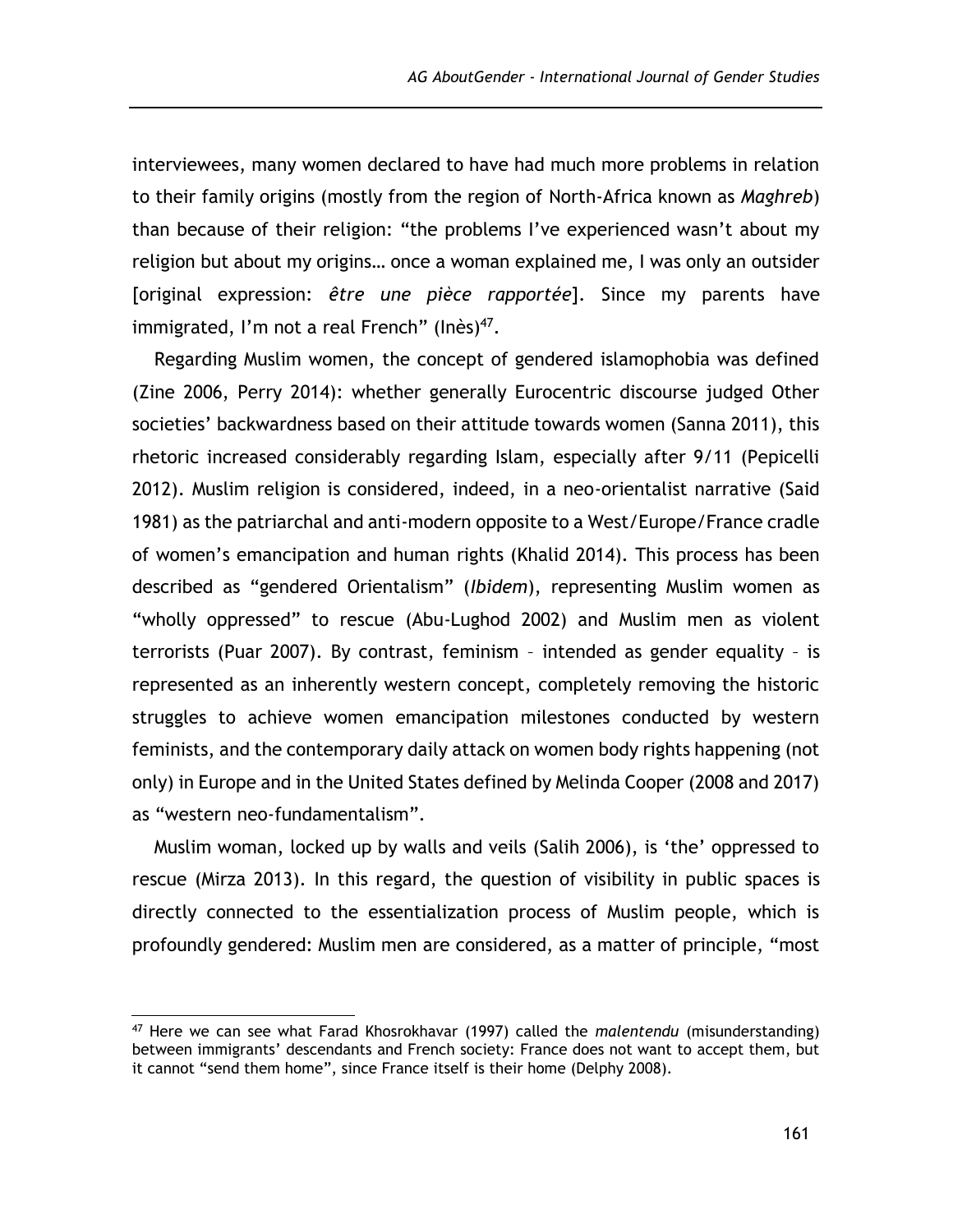dangerous than Muslim women" (Ibtissam)<sup>48</sup>. This distortion produces, for Muslim men, discriminations in recruitment, and for Muslim women the possibility to be assaulted everywhere in public space:

\_\_\_\_\_\_\_\_\_\_\_\_\_\_\_\_\_\_\_\_\_\_\_\_\_\_\_\_\_\_\_\_\_\_\_\_\_\_\_\_\_\_\_\_\_\_\_\_\_\_\_\_\_\_\_\_\_\_\_\_\_\_\_\_\_\_\_\_\_\_\_\_\_\_\_\_\_\_\_\_\_\_\_\_\_\_\_\_

Islamophobia touches for 70-80% Muslim women<sup>49</sup>: since they are more visible, they are also most likely to be aggressed. In my family, after the attack to Charlie Hebdo, one of my aunts wanted to go shopping at Lidl market in front of her house, but she did not dare because she is veiled, and she was scared to be assaulted (Inès).

If on the one hand French Muslim women claim a plurality of identities (Muslim, Western, Maghrebi, French), on the other hand they reflect on how French national identity is defined and structured. In this regard, Miriam says:

when I am in Morocco people consider me as a French, when I am in France, they consider me as a Moroccan, I'm always a foreigner you know… Sometimes when you see a veiled girl in France, the first question is "where do you come from?", I say "I am French"… and people often say: "No, no, I mean, where do you *really* come from"… They tell you, you do not look French, but what does it means?

The short-circuit regarding race, origins and integrations is revealed in Sandiaa experience: born in Mayotte, overseas France, she did not obtain French citizenship, neither her parents nor grandparents have immigrated. Simply,

 <sup>48</sup> In this regard, see Puar (2007).

<sup>49</sup> The percentage is confirmed by the data of CCIF (*Colletctif Contre l'Islamophobie en France*) and ENAR (European Network Against Racism). See ENAR report "Forgotten Women. The impact of Islamophobia on Muslim Women in France" - [http://www.enar-eu.org/Forgotten-Women-the](http://www.enar-eu.org/Forgotten-Women-the-impact-of-Islamophobia-on-Muslim-women)[impact-of-Islamophobia-on-Muslim-women.](http://www.enar-eu.org/Forgotten-Women-the-impact-of-Islamophobia-on-Muslim-women)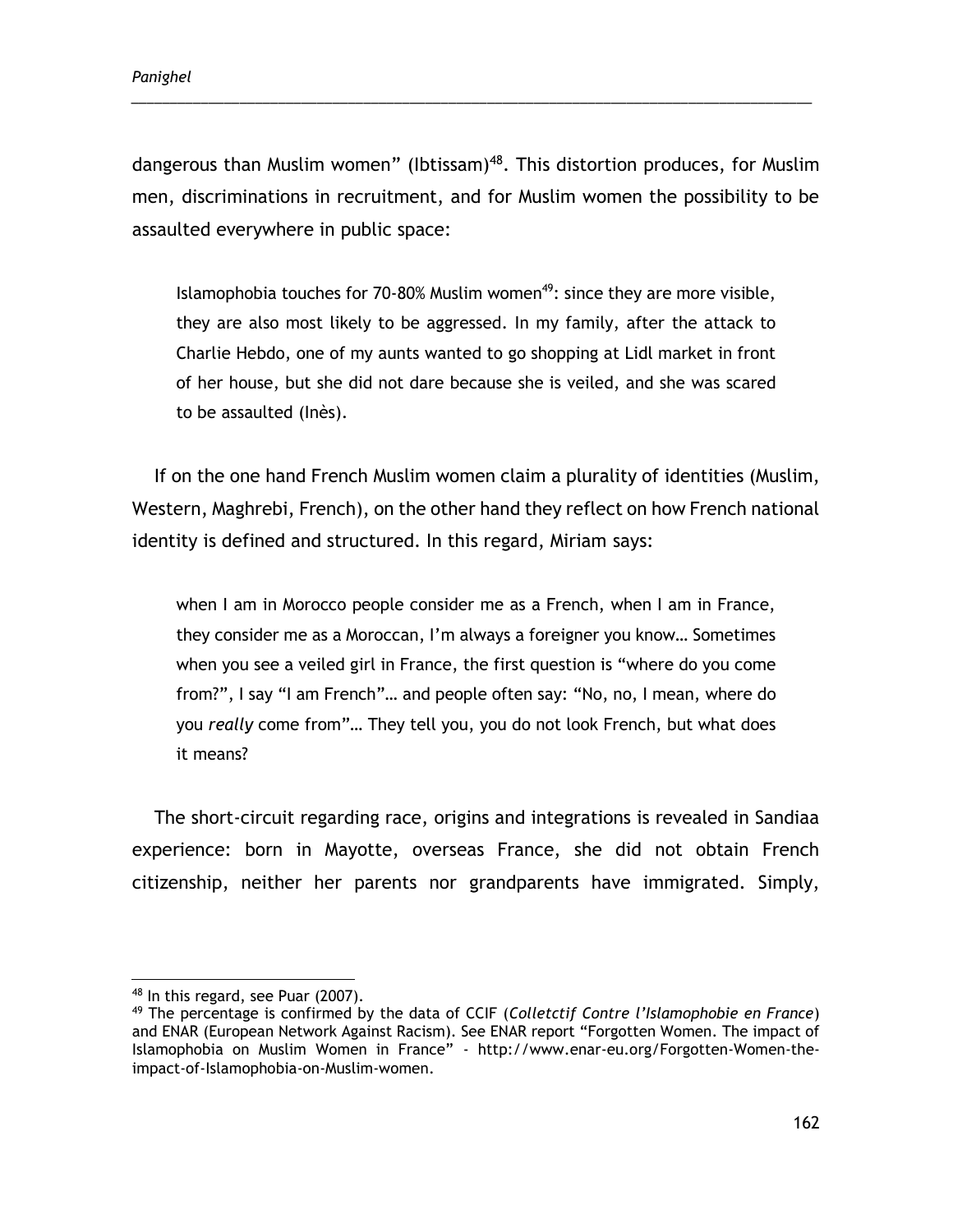Sandiaa is Black, Muslim and (occasionally) veiled: those elements make her a foreigner who need to be integrated.

It happened to me… when I was in Rennes "we are in France - someone told me - if I want to be French, I need to act as French" and I answered: "Oh that's interesting… especially because I was born French and I've always been French (…), what do you mean for *being French*??" (…) it happened because of the scarf, it never happened when I wore a hat or something like that, to get controlled by the police (…) "routine security check madam". Except that we were three, and the only one who got checked was the veiled one… That's it. Because we look foreigners (Sandiaa).

Veiled Muslim women disappoint republican and universalist values of neutrality and *laïcité* in public spaces because they make visible, with their bodies, postcolonial contradiction otherwise forgotten or completely repressed. In fact, Ines thinks: "everyone has this idea, this image, that if a French is not white well, s/he is not French<sup>50</sup> and what is funny is that when a white woman converts to Islam, well she loses her whiteness".

The experience of "exclusion from constructed whiteness and […] the privileges attached to those positions" (Jakku 2018) resonates in the testimony of Jeanne (74 y.o., retiree) who converted to Islam a decade earlier and choose to wear the veil sometimes:

Once I was driving the car, I was passing a truck […] my window was open, he insulted me and then he pressed the truck against the car. […] I was really shocked, it's true. Moreover, a big truck dominates you and the driver on top of it yells at you… "You dirty whore!" or I don't know, whatever, I don't know

<sup>&</sup>lt;sup>50</sup> See the interviews carried out by Danièle Joly and Khursheed Wadia (2017) to French Muslim women engaged in various form of activism, about been accepted as members of French community (Ivi, 206).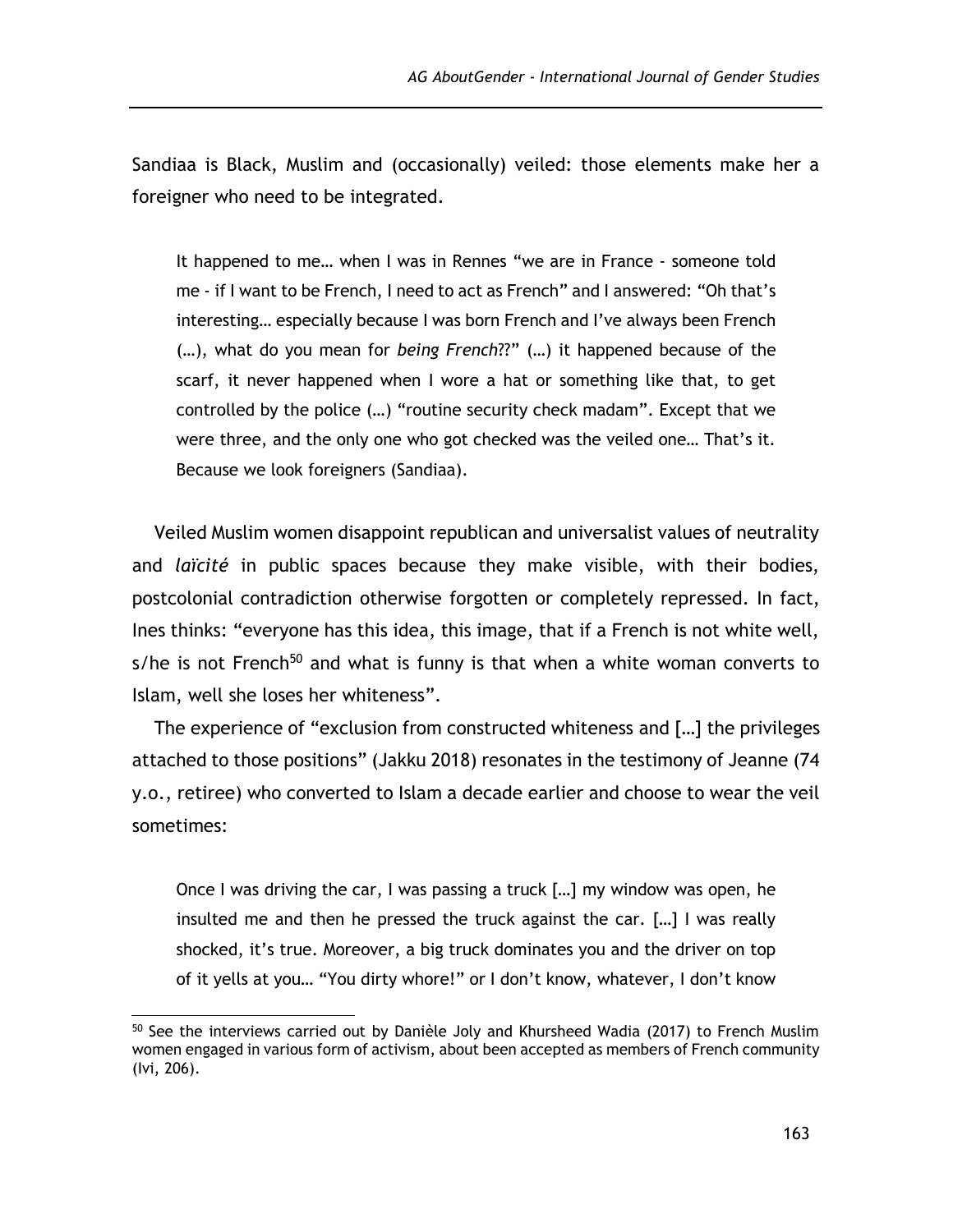what he called me but… for no reason. There's a violence, a hatred […] (Jeanne).

\_\_\_\_\_\_\_\_\_\_\_\_\_\_\_\_\_\_\_\_\_\_\_\_\_\_\_\_\_\_\_\_\_\_\_\_\_\_\_\_\_\_\_\_\_\_\_\_\_\_\_\_\_\_\_\_\_\_\_\_\_\_\_\_\_\_\_\_\_\_\_\_\_\_\_\_\_\_\_\_\_\_\_\_\_\_\_\_

### **8. Conclusions**

This article tried to propose a study of the *affaire du foulard* through the analysis of French Muslim women narratives to unveil French neo-Orientalism. Indeed, behinds the well-known arguments against veils, since 1989 to 2021, we can see the structures of postcolonial domination, discipline, and control, based on the lines of gender, race and class.

Moreover, French Muslim veils make visible the still existing gender oppressions in the bosom of French society, despite all the *République* efforts to appear as the cradle of female emancipation and human rights (Ahmed 2004). As stated by Joan Scott in an article appeared at the beginning of 2016, the French *politic hysteria*  (Terray 2004) about the veils can be explained with an "unconfessed contradiction, still enduring among political equality and sexual difference"<sup>51</sup>. In a public school pretending to be the emblem of republican values – in which, however, gender mixed classes have been introduced only from 1968 (Dayan-Herzbrun 2005) – the veil is the symbol of a gender discrimination which is non-neutral compared to others symbolic and practical typical West types of female oppressions (Guillaumin 1995).

To conclude, Muslim women and feminists call into question the supposed universalism of Western feminism, proving all its limits (Al-Hibri 1999; Touati 2006). For that reason, the most important conclusions of this research are: the necessity to decolonize our research perspectives, decentralizing the European gaze (Chakrabarty 2000; Grosfoguel *et al.* 2006); the invitation to reconsider

<sup>&</sup>lt;sup>51</sup>Joan W. Scott, "Cette étrange obsession française pour le voile", Orient XXI [http://orientxxi.info/magazine/cette-etrange-obsession-francaise-pour-le-voile,1309.](http://orientxxi.info/magazine/cette-etrange-obsession-francaise-pour-le-voile,1309)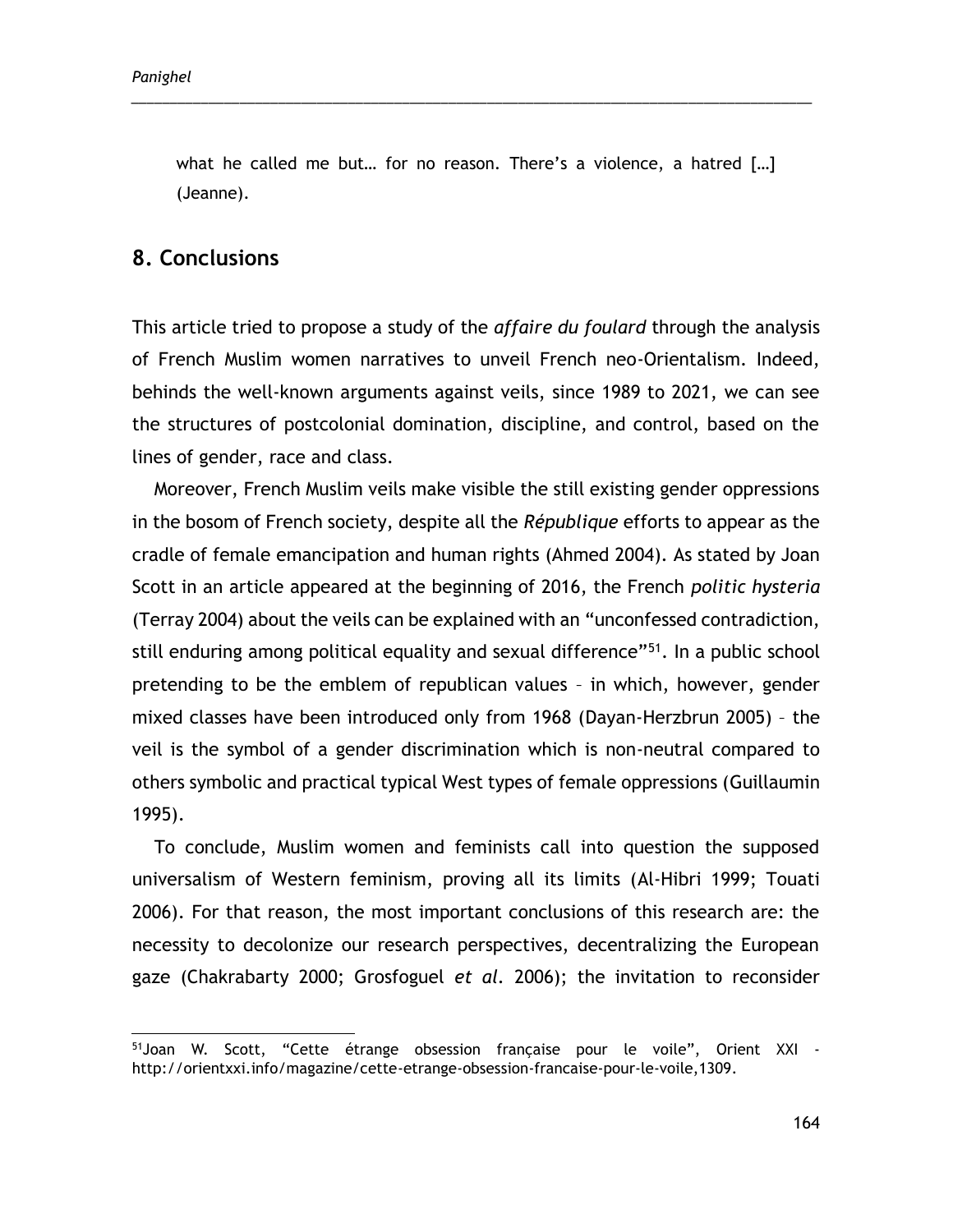feminism/s in an intersectional perspective, since it is no more possible nor acceptable to theorize or to practice a feminism which is also racist, classist and imperialist (Mohanty 1984; Abu-Lughod 2002; Vergès 2019).

#### **References**

- Abdellali, H. and Marwan, M. (2016), *Islamophobie. Comment les élites françaises fabriquent le «problème musulman»*, Paris, La Découverte.
- Abu-Lughod, L. (2001), "Orientalism" and Middle East Feminist Studies, in *Feminist Studies*, vol. 27, no. 1, pp. 101-113 - https://doi.org/10.2307/3178451.
- Abu-Lughod, L. (2002), Do Muslim Women Really Need Saving? Anthropological Reflections on Cultural Relativism and Its Others, in *American Anthropologist*, vol. CIV, no. 3, pp. 783-790 - https://doi.org/10.1525/aa.2002.104.3.783.
- Ahmed, L. (1992), *Women and Gender in Islam. Historical Roots of a Modern Debate*, London, Yale University Press.
- Ahmed, S. (2004), *The Cultural Politics of Emotion*, Edinburgh, Edinburgh University press.
- Akram, A. (2018), Your Liberation, My Oppression: European Violations of Muslim Women's Human Rights, in *Indonesian Journal of International & Comparative Law*, vol. 5, no. 3, pp. 427-472.
- Al-Hibri, A.Y. (1999), "Is Western Patriarchal Feminism Good for Third World/Minority Women?", in Moller Okin S. (ed. by), *Is Multiculturalism Bad for Women?*, Princeton, Princeton University Press.
- Ali, Z. (ed. by) (2012), *Féminismes islamiques*, Paris, La fabrique.
- Ali, Z. and Tersigni, S. (2009), "Feminism and Islam: a post-colonial and transnational reading", in Fillard Cl. and Orazi F. (eds. by.), *Exchanges and*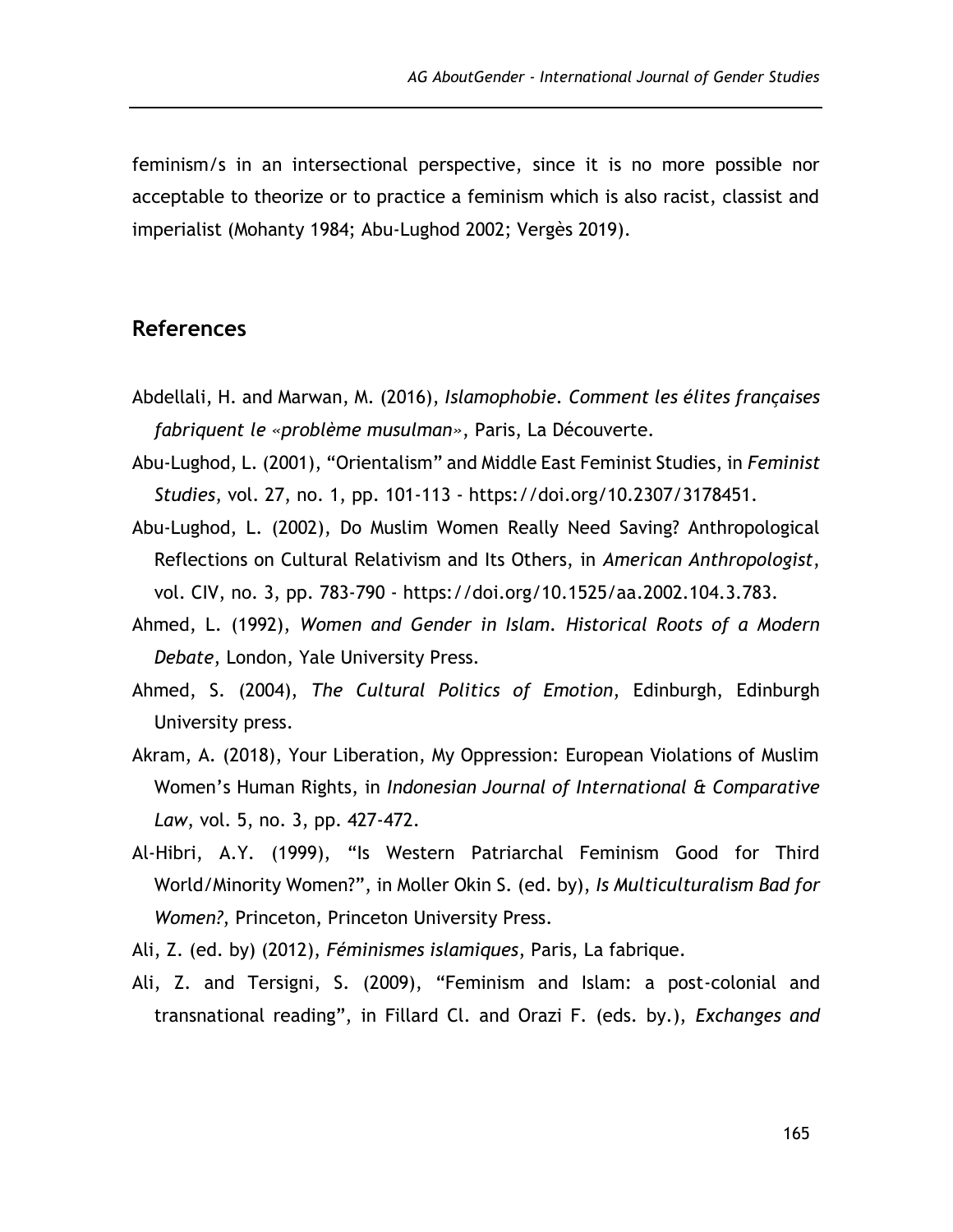*Correspondence: The Construction of Feminism*, Newcastle upon Tyne, Cambridge Scholars Publishing.

\_\_\_\_\_\_\_\_\_\_\_\_\_\_\_\_\_\_\_\_\_\_\_\_\_\_\_\_\_\_\_\_\_\_\_\_\_\_\_\_\_\_\_\_\_\_\_\_\_\_\_\_\_\_\_\_\_\_\_\_\_\_\_\_\_\_\_\_\_\_\_\_\_\_\_\_\_\_\_\_\_\_\_\_\_\_\_\_

Anderson, B. (1983), *Imagined Communities*, London, Verso.

- Balibar, É. and Wallerstein, I.M. (1991), *Race, Nation, Class: Ambiguous Identities*, London and New York, Verso.
- Baubérot, J. (2014), *La laïcité falsifiée*, Paris, La Découverte.
- Benhadjoudja, L. (2015), "De la recherche sur les féminismes musulmans: enjeux de racisation et de positionnement", in Hamrouni N. and Maillé C. (eds. by), *Le sujet du féminisme est-il blanc? Femmes racisées et recherche féministe*, Montréal, remue-ménage.
- Bernacchi, E. (2018), *Femminismo interculturale. Una sfida possibile? L'esperienza delle associazioni interculturali di donne in Italia*, Roma, Aracne editrice.
- Boggio Éwanjé-Épée, F. and Magliani-Belkacem, S. (2012), *Les féministes blanches et l'empire*, Paris, La fabrique.
- Bonfiglioli, C. (2005), Oltre la laicità. Letture critiche della legge contro i segni religiosi nella scuola pubblica in Francia, in *Scienza e Politica*, vol. 17, no. 32, pp. 99-114 - https://doi.org/10.6092/issn.1825-9618/2815.
- Borghi, R. (2020), *Decolonialità e privilegio. Pratiche femministe e critica al sistema-mondo*, Milano, Meltemi.
- Bouamama, S. (2004), *L'Affaire du foulard islamique, la production d'un racisme respectable*, Paris, Le Geai bleu.
- Bullock, K. H. (2002), *Rethinking Muslim women and the veil: Challenging historical & modern stereotypes*, Herndon, VA, International Institute of Islamic Thought.
- Chakrabarty, D. (2000), *Provincializing Europe: Postcolonial Thought and Historical Difference*, Princeton, Princeton University Press.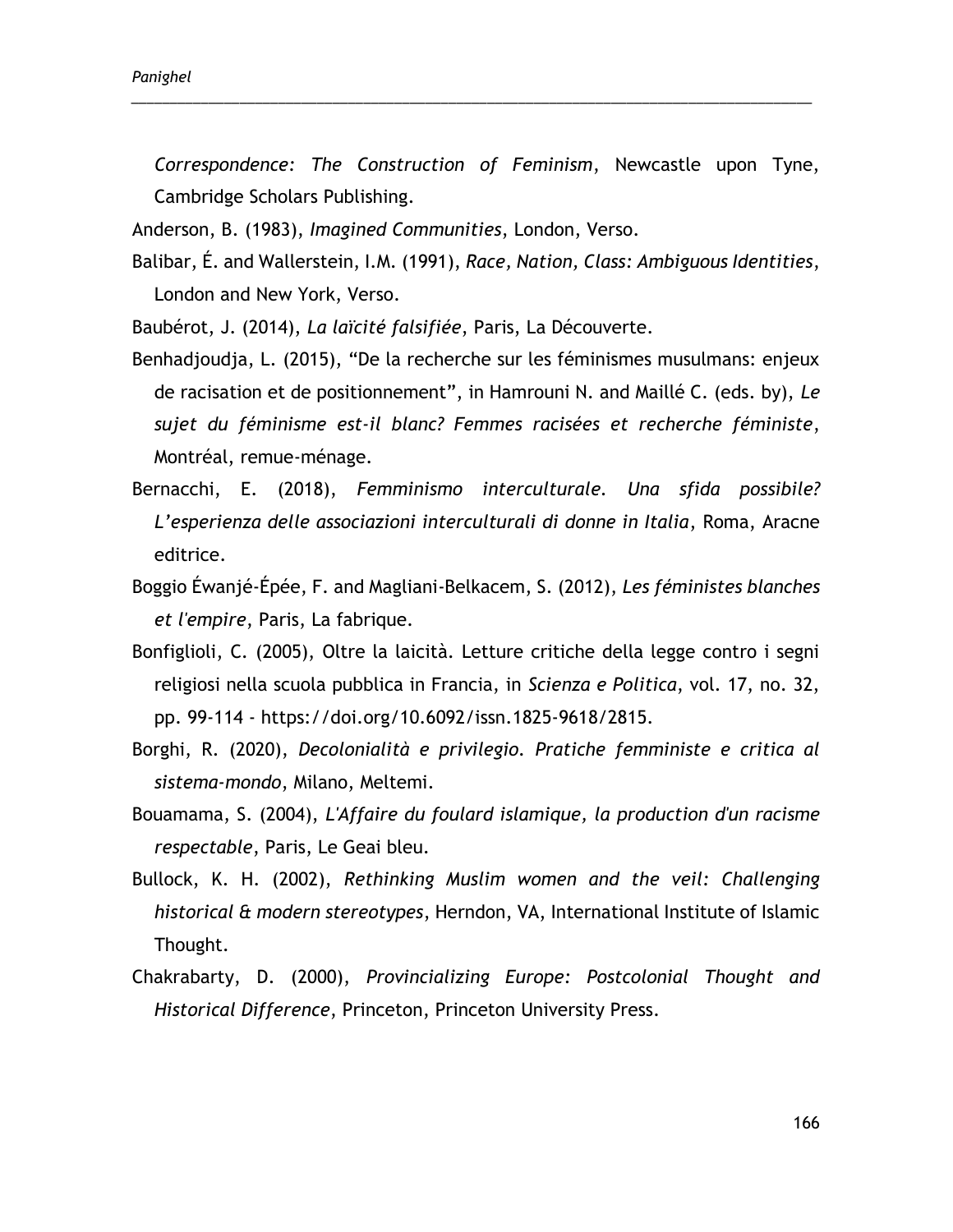- Chouder, I., Latrèche, M. and Tévanian, P. (eds. by) (2008), *Les filles voilées parlent*, Paris, La fabrique.
- Clancy-Smith, J. (2006), Le regard colonial: Islam, genre et identités dans la fabrication de l'Algérie française, 1830-1962, in *Nouvelles Questions Féministes*, vol. 1, pp. 25-40 - https://doi.org/10.3917/nqf.251.0025.
- Cooper, M. (2017), *Family Values. Between Neoliberalism and the New Social Conservatism*, Cambridge, The MIT Press.
- Cooper, M. (2008), *Life as Surplus*, Seattle, University of Washington Press.
- Costantini, D. (2008), *Mission Civilisatrice. Le rôle de l'histoire coloniale dans la construction de l'identité politique française*, Paris, La Découverte.
- Dayan-Herzbrun, S. (2005), *Femmes et politique au Moyen Orient*, Paris, L'Harmattan.
- Delphy, C. (2008), *Classer, dominer. Qui sont les "autres"?*, Paris, La fabrique.
- Djebar, A. (1980), *Femmes d'Alger dans leur appartement*, Paris, Des femmes-Antoinette Fouque.
- Fanon, F. (1970), "Algeria Unveiled", in Chevalier H. (ed. by), *A dying colonialism*, Harmondsworth, Penguin books.
- Farris, S.R. (2017), *In the Name of Women's Rights. The Rise of Femonationalism*, Dhuram and London, Duke University Press.
- Gaspard, F. (2006), Le foulard de la dispute, in *Cahiers de Genre*, vol. 3, pp. 75- 93 - https://doi.org/10.3917/cdge.hs01.0075.
- Gaspard, F. and Khosrokhavar, F. (1995), *Le foulard et la République*, Paris, La Découverte.
- Grosfoguel, R., Hernández, R. and Rosen Velásquez, E. (eds. by) (2016), *Decolonizing the Westernized University: Interventions in Philosophy of Education from within and Without*, Lanham, Lexington Books.
- Guillaumin, C. (1995), *Racism, Sexism, Power and Ideology*, London and New York, Taylor & Francis.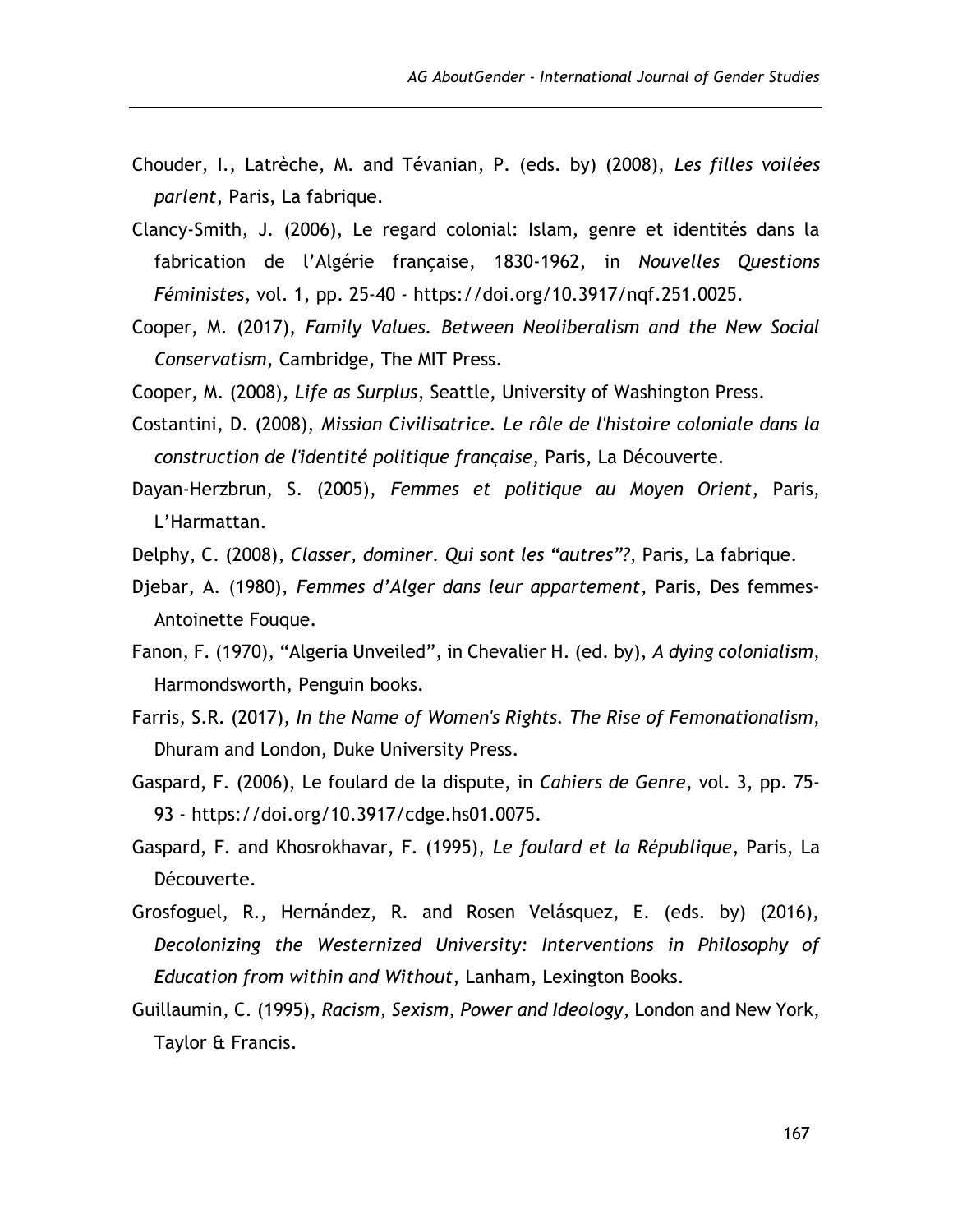Guénif Souilamas, N. (2003), Ni pute, ni soumise ou très pute, très voilée ? Les inévitables contradictions d'un féminisme sous influence, in *Cosmopolitiques*, vol. 4, pp. 53-65.

\_\_\_\_\_\_\_\_\_\_\_\_\_\_\_\_\_\_\_\_\_\_\_\_\_\_\_\_\_\_\_\_\_\_\_\_\_\_\_\_\_\_\_\_\_\_\_\_\_\_\_\_\_\_\_\_\_\_\_\_\_\_\_\_\_\_\_\_\_\_\_\_\_\_\_\_\_\_\_\_\_\_\_\_\_\_\_\_

- Guénif Souilamas, N. and Macé, É. (2004), *Les féministes et le garçon arabe*, Paris, Éditions de l'Aube.
- Ghumkhor, S. (2020), *The Political Psychology of the Veil. The Impossible Body*, London, Palgrave Macmillan.
- Hamel, C. (2006), Les discriminations à l'encontre des femmes maghrébines en France. Entretien avec Feriel Lalami, in *Nouvelles Questions Féministes*, vol. 3, pp. 124-134 - https://doi.org/10.3917/nqf.253.0124.
- Haraway, D. (1988), Situated Knowledges: The Science Question in Feminism and the Privilege of Partial Perspective, in *Feminist Studies*, vol. 14, no. 3, pp. 575- 599 - https://doi.org/10.2307/3178066.
- Huntington, S.P. (1996), *The Clash of Civilizations and the Remaking of World Order*, New York, Simon & Schuster.
- Iannucci, M. (2013), *Gender Jihād: storia, testi e interpretazioni nei femminismi musulmani*, Cesena, Il Ponte Vecchio.
- Jakku, N. (2018), Muslim clothing and Swedish whiteness: Becoming Muslim and the mobility of white converts to Islam, in *Tijdschrift voor Genderstudies*, vol. 21, no. 3, pp. 265-280 - https://doi.org/10.5117/TVGN2018.3.005.JAKK.
- Joly, D. and Wadia, K. (2017), *Muslim Women and Power: Political and Civic Engagement in West European Societies. Gender and Politics*, London, Palgrave Macmillan.
- Karami, L. and Scarcia Amoretti, B. (eds. by) (2015), *Il protagonismo delle donne in terra d'islam. Appunti per una lettura storico-politica*, Roma, Ediesse.

Khalid, M. (2014), Gendering Orientalism: Gender, sexuality and race in post-9/11 global politics, in *Critical Race and Whiteness Studies*, vol. 10, no. 1, pp. 1-18. Khosrokhavar, F. (1997), *L'islam des jeunes*, Paris, Flammarion.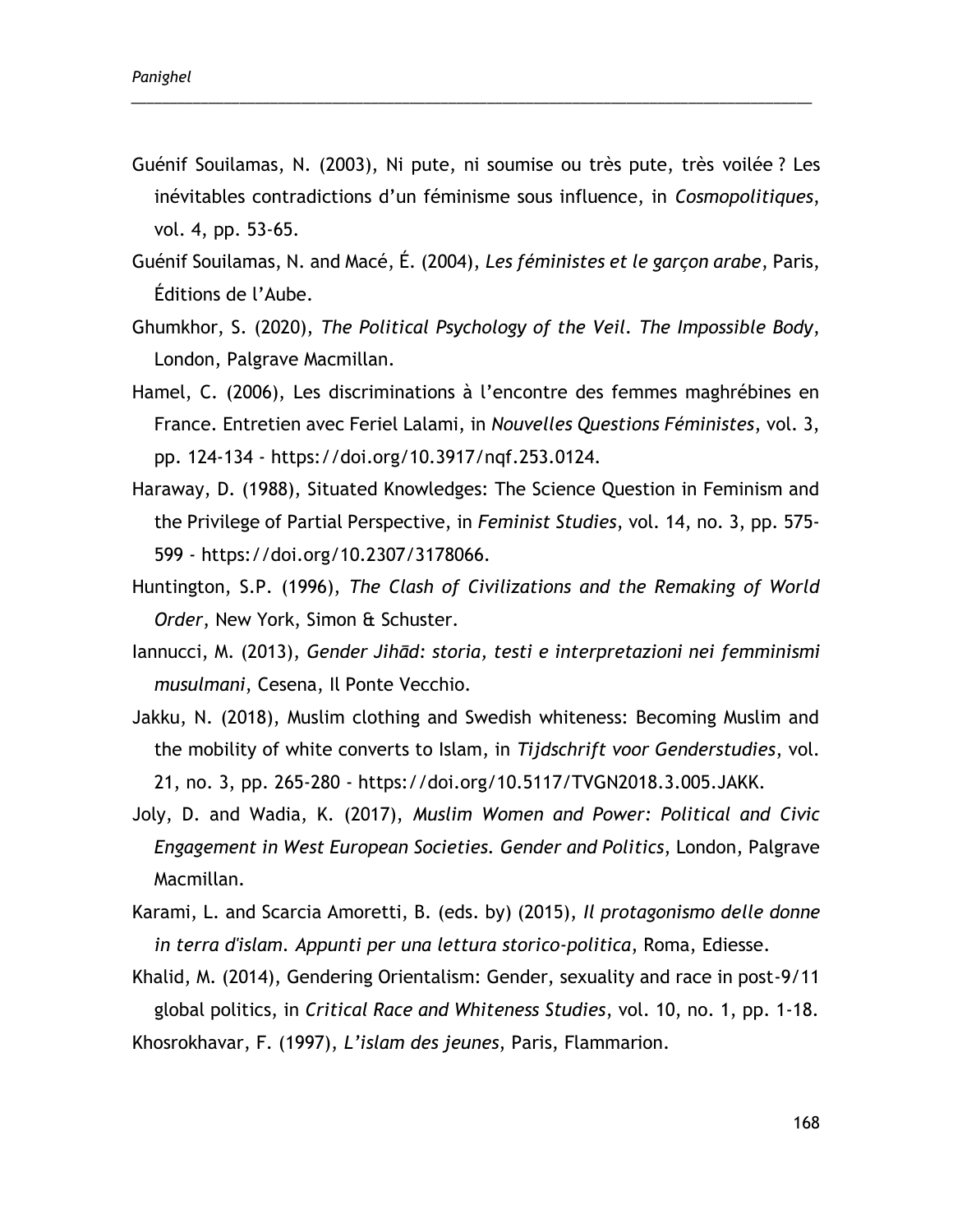- Laxer, E. (2018), "We are all republicans": Political Articulation and the Production of Nationhood in France's Face Veil Debate Comparative Studies, in *Society and History*, vol. 60, no. 4, pp. 938-967 https://doi.org/10.1017/S0010417518000348.
- Law, I., Easat-Daas, A., Merali, A. and Sayyid, S. (eds. by) (2019), *Countering Islamophobia in Europe. Mapping Global Racisms*, New York, Palgrave Macmillan.
- Lazrak-Toub, J. (2016), "Où sont les femmes… voilées?", in Henni-Moulaï, N. (ed. by), *Voiles et préjugés*, Paris, MeltingBook, pp. 115-127.
- Mahmood, S. (2005), *Politics of Piety. The Islamic Revival and the Feminist Subject*, Princeton, Princeton University Press.
- Maira, S. (2009), 'Good' and 'Bad' Muslim Citizens: Feminists, Terrorists, and U. S. Orientalisms, in *Feminist Studies*, vol. 35, no. 3, pp. 631-656.
- Mamdani, M. (2002), Good Muslim, Bad Muslim: A Political Perspective on Culture and Terrorism, in *American Anthropologist*, vol. 104, no. 3, pp. 766-775 https://doi.org/10.1525/aa.2002.104.3.766.
- Mernissi, F. (2000), *Sherazade goes West, or: The European Harem*, New York, Washington Square Press.
- Mirza, H.S. (2013), "Embodying the Veil: Muslim Women and Gendered Islamophobia in 'New Times'", in Gros, Z., Davies, L. and Diab, A. (eds. by), *Gender, religion and education in a chaotic postmodern world*, Dordrecht, Springer, pp. 303-318.
- Mohanty, C.T. (1984), Under Western Eyes: Feminist Scholarship and Colonial Discourses, in *Boundary*, vol. 12, no. 3, pp. 333-358 https://doi.org/10.2307/302821.
- Naseem, J. and Adnanb, W. (2019), Being a second generation Muslim woman in the French labour market. Understanding the dynamics of (visibility of) religion and gender in labour market access, outcomes and experiences, in *Research in*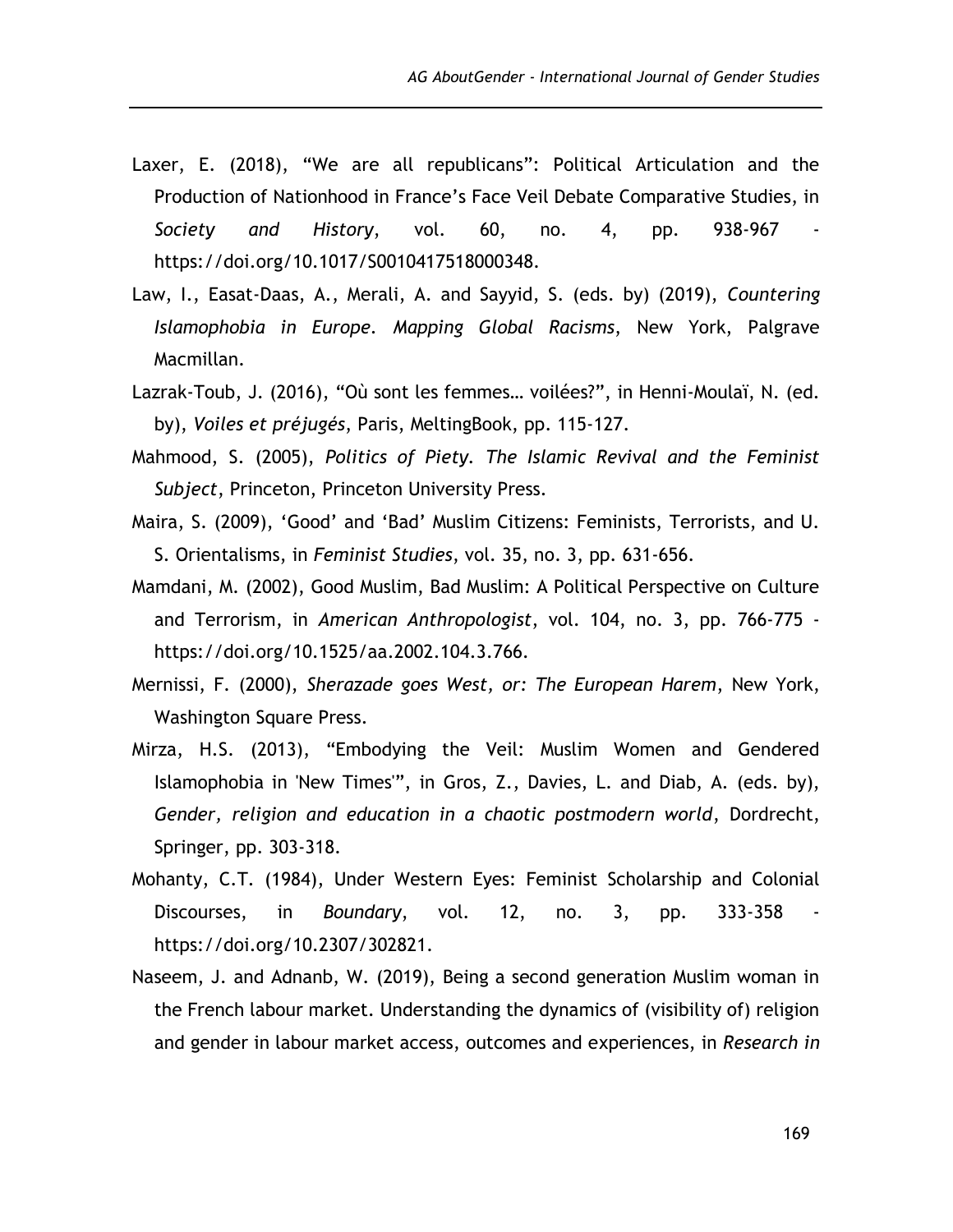Social Stratification and Mobility, vol. 61, pp. 79-93 https://doi.org/10.1016/j.rssm.2019.02.003.

\_\_\_\_\_\_\_\_\_\_\_\_\_\_\_\_\_\_\_\_\_\_\_\_\_\_\_\_\_\_\_\_\_\_\_\_\_\_\_\_\_\_\_\_\_\_\_\_\_\_\_\_\_\_\_\_\_\_\_\_\_\_\_\_\_\_\_\_\_\_\_\_\_\_\_\_\_\_\_\_\_\_\_\_\_\_\_\_

- Ouassak, F. (2015), *Discriminations Classe / Genre / Race. Repères pour comprendre et agir contre les discriminations que subissent les femmes issues de l'immigration post-coloniale*, Réseau Classe/Genre/Race, Villeneuve d'Ascq, IFAR.
- Peker, E. (2021), Right-Wing Populism and the Securitisation of Laïcité Narratives in French Education Policy, in *Social Policy & Society*, vol. 20, no. 2, pp. 326- 339 - https://doi.org/10.1017/S1474746420000652.
- Pepicelli, R. (2010), *Femminismo islamico. Corano, diritti, riforme*, Carocci, Roma.
- Perry, B. (2014), Gendered Islamophobia: hate crime against Muslim women, in *Social Identities*, vol. 20, no. 1, pp. 74-89 https://doi.org/10.1080/13504630.2013.864467.
- Proglio, G. (ed. by) (2020), *Islamofobia e razzismo. Media, discorsi pubblici e immaginario nella decostruzione dell'altro*, Torino, Edizioni SEB27.
- Puar, J. (2007), *Terrorist Assemblages. Homonationalism in Queer Times*, Dhuram and London, Duke University Press.
- Queirolo Palmas, L. and Stagi, L. (2017), *Dopo la rivoluzione. Paesaggi giovanili e sguardi di genere nella Tunisia contemporanea*, Verona, Ombre Corte.
- Said, E. (1981), *Covering Islam. How the Media and the Experts Determine How We See the Rest of the World*, New York, Random House.

Said, E. (1978), *Orientalism*, New York, Pantheon Books.

Salih, R. (2006), "Femminismo e Islamismo. Pratiche politiche e processi di identificazione in epoca post-coloniale", in Bertilotti, T., Galasso, C., Gissi, A. and Lagorio, F. (eds. by), *Altri Femminismi. Corpi, Culture, Lavoro*, Roma, Manifesto Libri.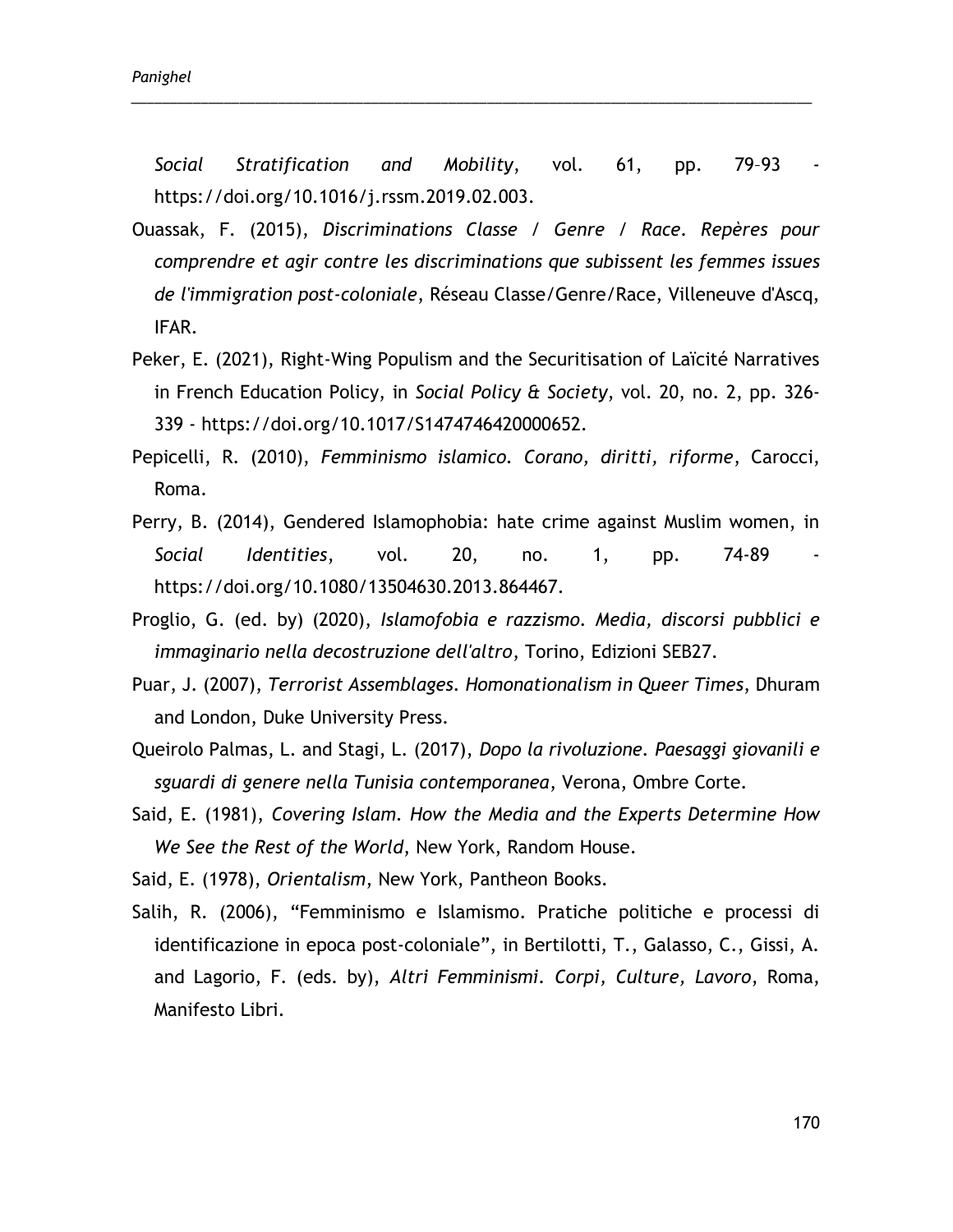- Sanna, M.E. (2011), Ces corps qui ne comptent pas: les musulmanes voilées en France et au Royaume-Uni, in *Cahiers du Genre*, vol. 5, pp. 111-132 https://doi.org/10.3917/cdge.050.0111.
- Scott, J.W. (2007), *The Politics of the Veil*, Princeton, Princeton University Press.
- Scudieri, L. (2013), *Oltre i confini dell'harem. Femminismi islamici e diritto*, Milano, Ledizioni.
- Sheftel, A. and Zembrzycki, S. (2016), Who's Afraid of Oral History? Fifty Years of Debates and Anxiety about Ethics, in *The Oral History Review*, vol. 43, no. 2, pp. 338-366 - https://doi.org/10.1093/ohr/ohw071.
- Spivak, G.C. (1999), *Critique of Postcolonial Reason*, Cambridge-London, Harvard University Press.
- Spivak, G.C. (1983), "Can the Subaltern Speak?", in Nelson, C. *et al.* (eds. by), *Marxism and the Interpretation of Culture*, Basingstoke, Macmillan Education.
- Tévanian, P. (2005), *Le voile médiatique. Un faux débat : «l'affaire du foulard islamique»*, Paris, Raisons d'agir.
- Terray, E. (2004), "L'hystérie politique", in Nordmann, C. (ed. by), *Le foulard islamique en question*, Paris, Editions Amsterdam.
- Touati, A. (2006), Féministes d'hier et d'aujourd'hui, ou le féminisme à l'épreuve de l'universel, in *Nouvelles Questions Féministes*, vol. 1, pp. 108-120 https://doi.org/10.3917/nqf.251.0108.
- Yeğenoğlu, M. (1998), *Colonial Fantasies: Towards a Feminist Reading of Orientalism*, Cambridge, Cambridge University Press.
- Vanzan, A. (2006), *La storia velata. Le donne dell'islam nell'immaginario italiano*, Roma, Edizioni lavoro.
- Varikas, E. (2006), *Penser le sexe et le genre*, Paris, Presses Universitaires de France.
- Vergès, F., Bancel, F. and Blanchard, P. (2006), *La République coloniale*, Paris, Hachette.